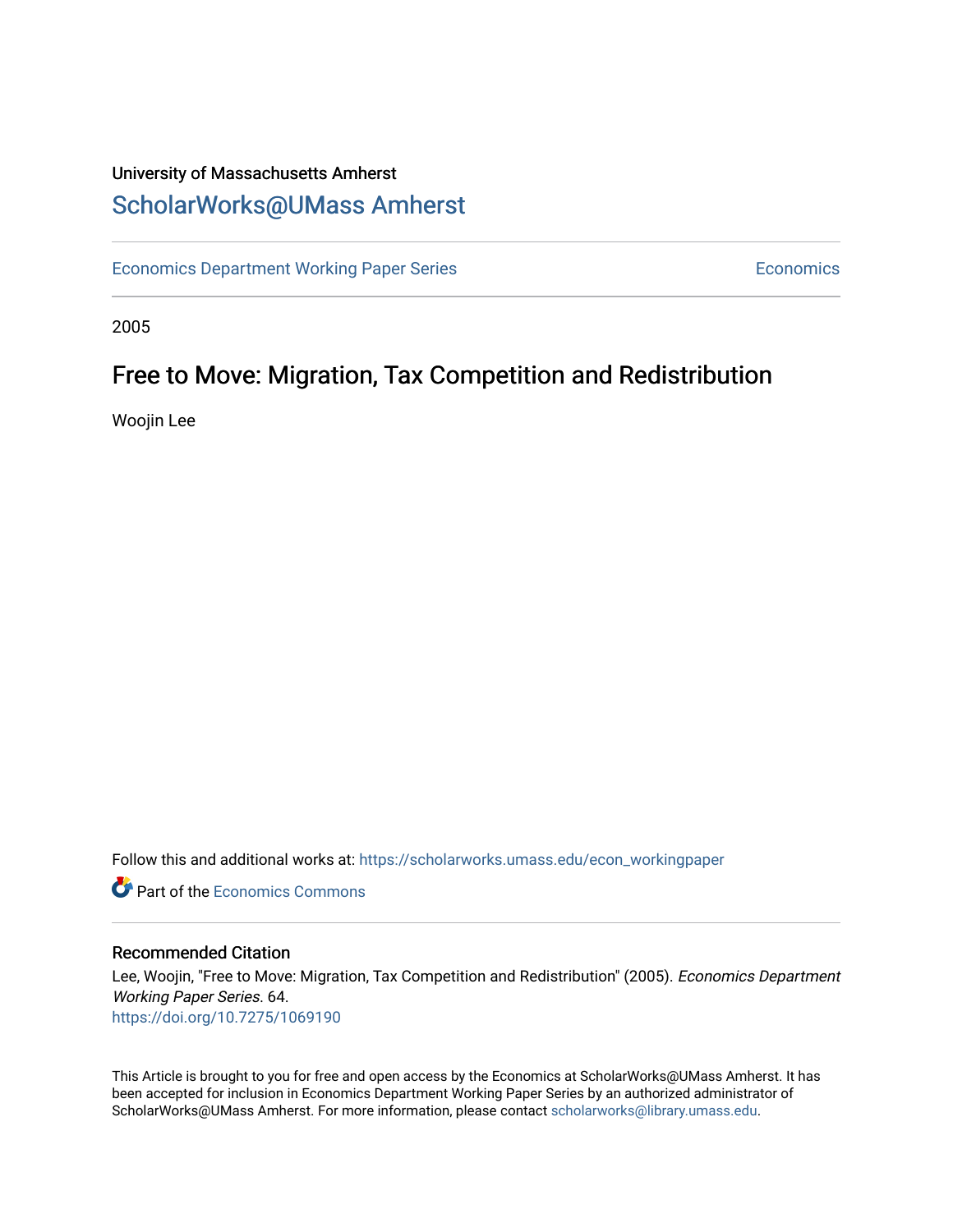# **DEPARTMENT OF ECONOMICS**

**Working Paper** 

Free to Move: Migration, Tax Competition and Redistribution

by

Woojin Lee

Working Paper 2005-01



## **UNIVERSITY OF MASSACHUSETTS AMHERST**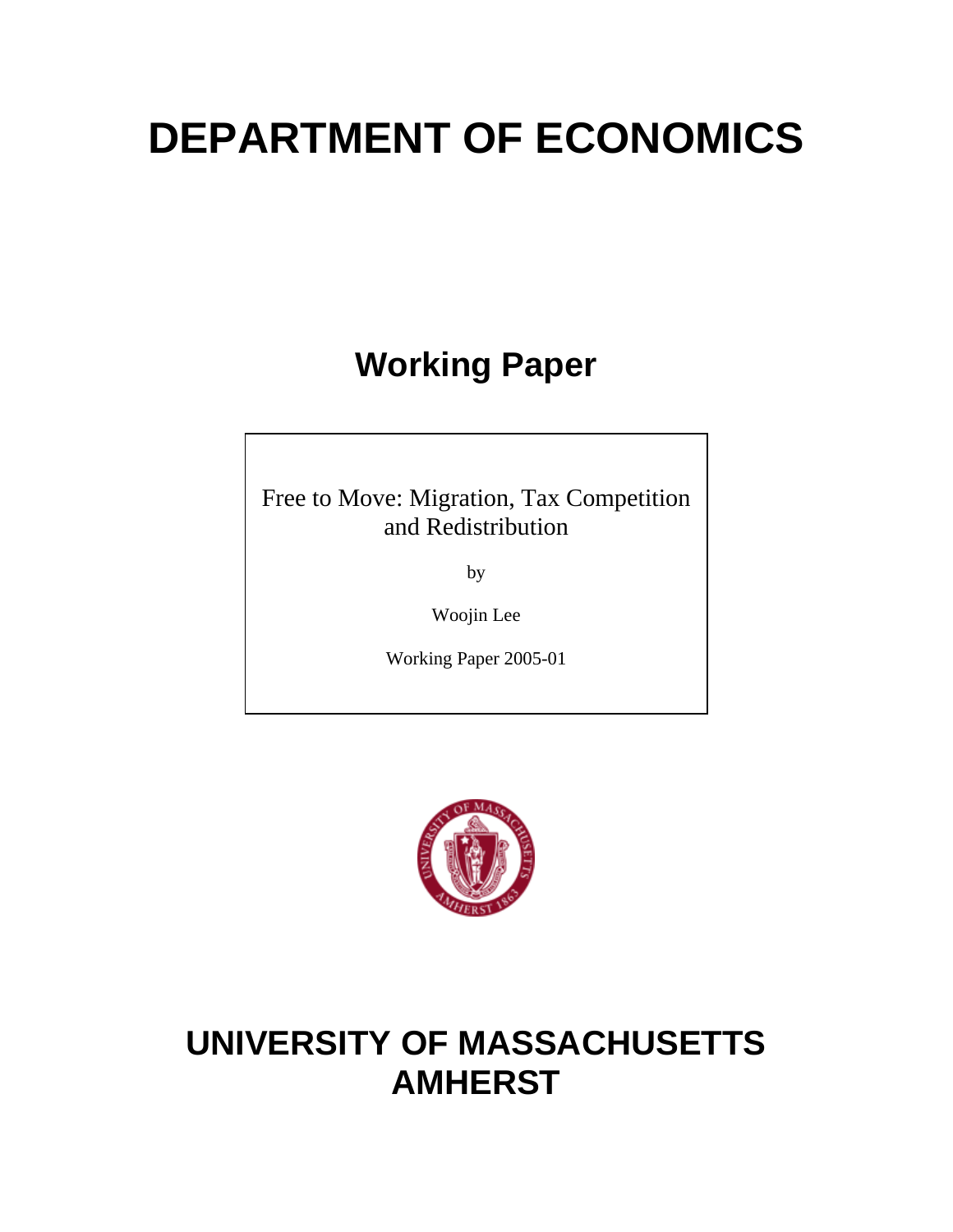## Free to Move: Migration, Tax Competition and  $\mbox{Redistribution}^1$

Woojin Lee Department of Economics University of Massachusetts Amherst, MA 01002

January 21, 2005

 $^1\mathrm{I}$ thank Samuel Bowles, John Roemer, Paul Madden, Ignacio-Ortuno Oritin, Martine Quinzii, Peter Skott, and participants of seminars at the Northern Illinois University, the University of Massachusetts at Amherst and Yale University for their comments.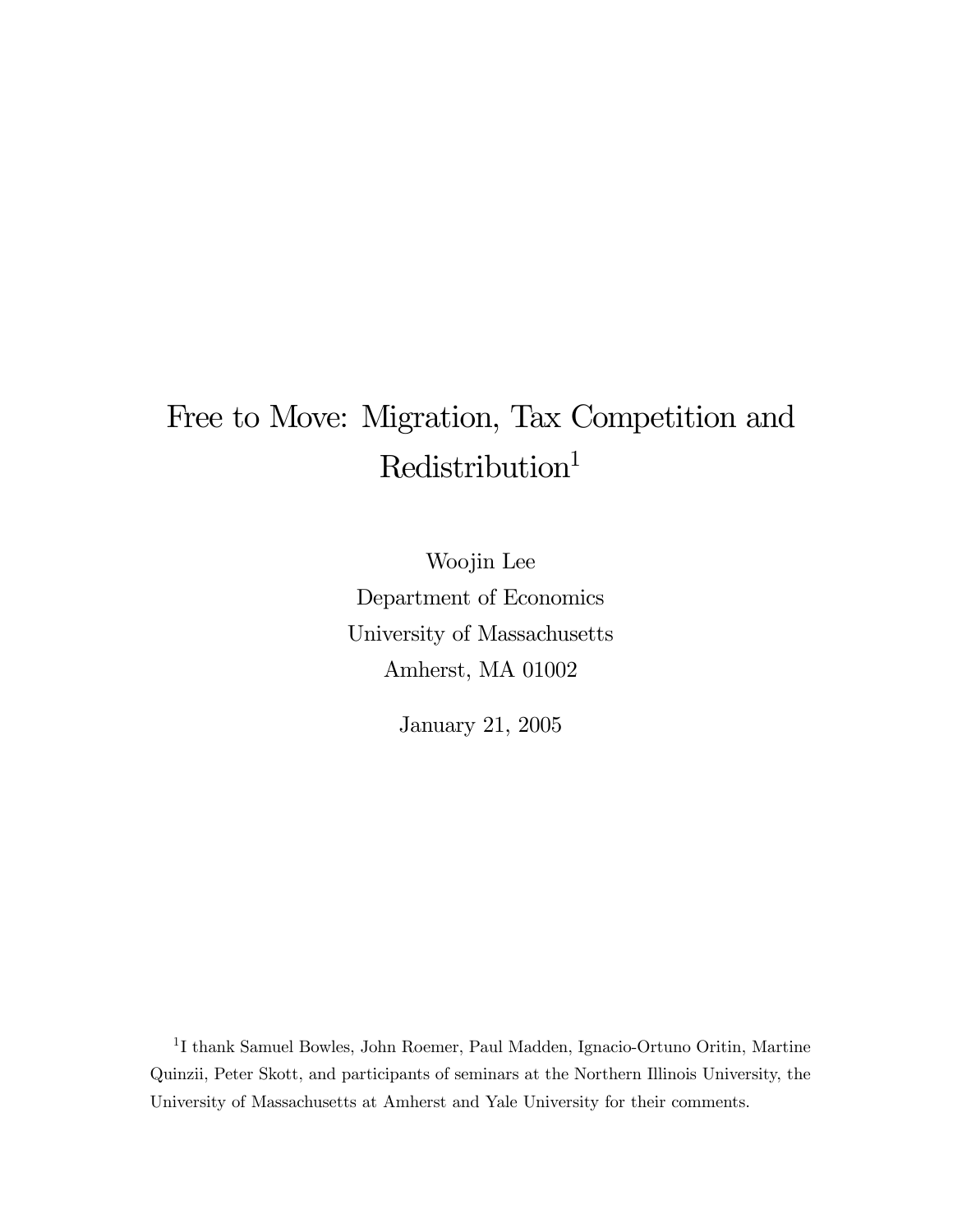#### Abstract

We study a model of tax competition between two countries when both skilled and unskilled workers make their migration decisions simultaneously and wages are endogenously determined. If both factors of production are allowed to migrate freely and when the demand for skilled labor is not so elastic, the problem typically predicted in the literature of tax competition that increased mobility of production factors will pose a severe threat to redistribution possibility is less acute than it might first appear. The equilibrium tax rate can be not only positive but also increasing in the degree of mobility of unskilled workers. This is mainly because an initial change in migration flows induced by an increase in the tax rate brings about a higher wage for skilled workers and a lower wage for unskilled workers, which offsets the initial adverse effect. We also show that in contrast to the conventional wisdom in the literature of tax competition decreasing the tax rate invites not only skilled workers but also unskilled workers; unskilled workers always chase skilled workers at the equilibrium.

#### JEL Categories: D50, F21, H30

Keywords: globalization, mobility, tax competition, redistribution, fiscal externality, political economy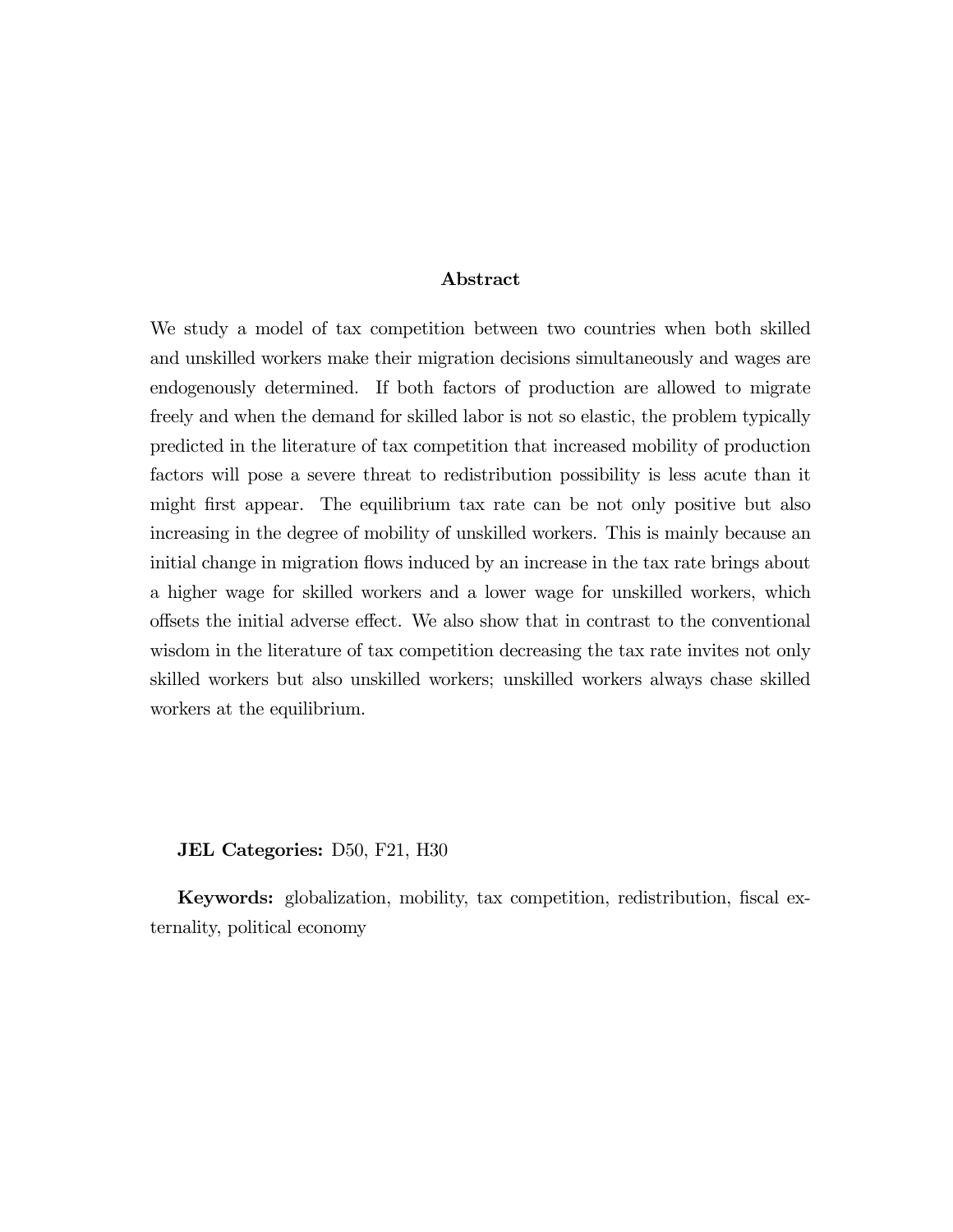## 1 Introduction

In almost all countries, personal and household wealth and income are distributed quite unequally, and fiscal authorities are redistributing income and wealth through various fiscal policies. But there is a growing concern that in a globalized world where production factors freely move across the borders, the capacity of redistributive fiscal policies is quite limited, even by a government caring about the welfare of the poor, because redistribution may attract welfare recipients (the poor or unskilled workers) while pushing out sources of the tax base (the rich or skilled workers). (See Epple and Romer (1991), Persson and Tabellini (1992), Rodrik (1997), and Roemer (1997) among others.) Tax competition between fiscal authorities drives the tax rate down because fiscal authorities are playing a Bertrand-type price competition game where each fiscal authority can be better off by undercutting the tax rate of its opponent.

The current paper reexamines the conventional wisdom in the literature of factor mobility and tax competition, using a general equilibrium model with production and free mobility of two production factors — skilled and unskilled labor. We will show that the so-called 'race to the neoliberal bottom' thesis may not hold when the mobility of both unskilled and skilled workers are considered *simultaneously*, and immigranats and natives are treated equally in being taxed and receiving benefits. Under the equal treatment principle, the skilled and unskilled workers always move in the same direction. Consequently the exit threat imposed by the rich on the tax-raising country is offset by a countervailing threat imposed by the poor on the tax-undercutting country. Unless the demand for skilled labor is sufficiently elastic, the equilibrium tax rate is not only positive but also increasing in the degree of mobility of unskilled workers.<sup>1</sup>

## 2 The model

There are two countries located in a unit circle. The distance between the two countries in the circle is  $1/2$  in either direction so that the two countries are located

<sup>1</sup>The supply of skilled labor is in general elastic, but the demand for skilled labor may be inelastic.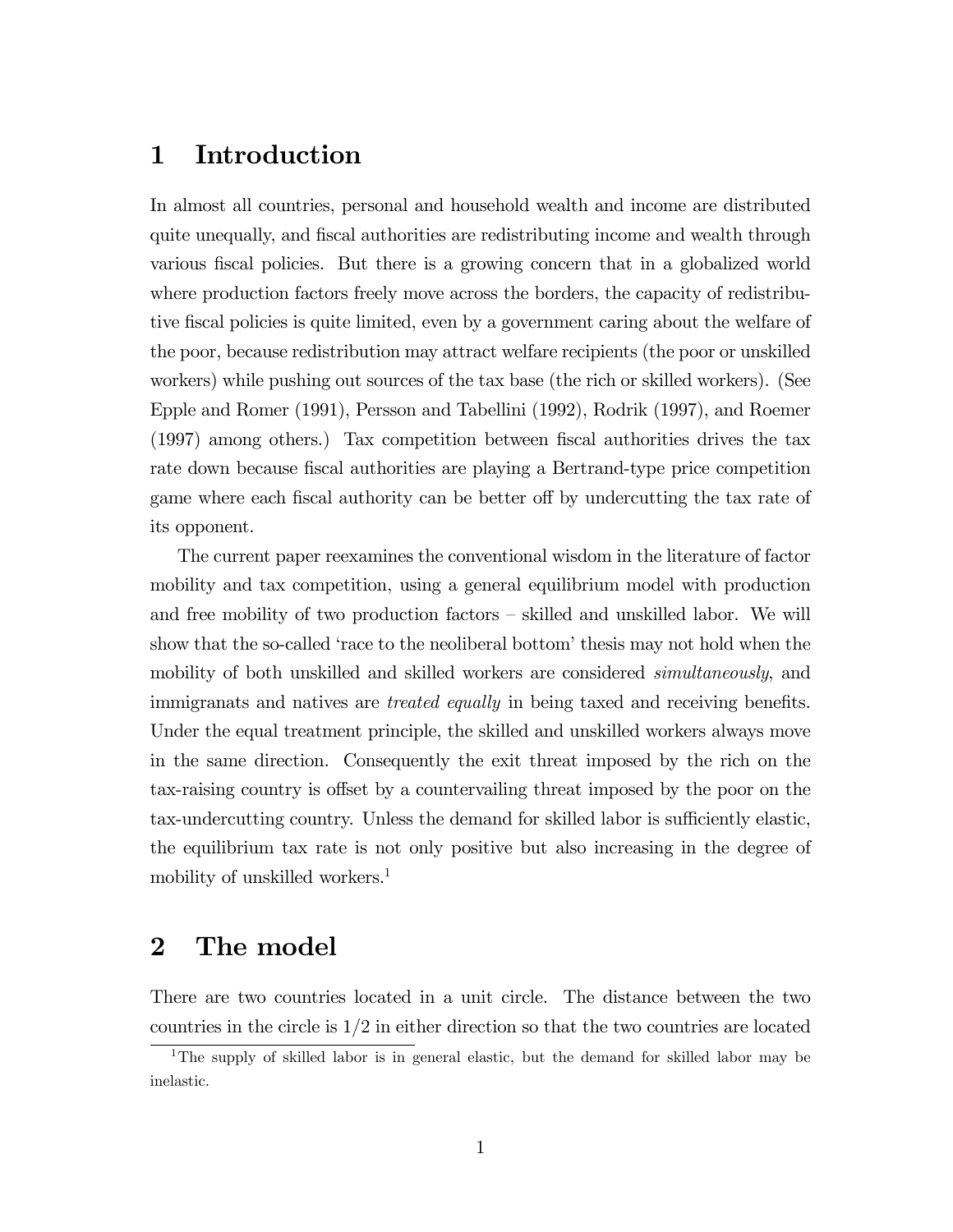exactly in the opposite. The Salopian (1979) model specification adopted here is qualitatively identical to the Hotelling's (1929) linear space model when there are only two countries.

There are two types of workers in the world: skilled (S) and unskilled (U) workers.<sup>2</sup> For any type  $\theta \in \{U, S\}$ , workers are uniformly distributed around the circle and provide  $e^{\theta}$  efficiency units of labor inelastically. We assume that  $e^U = 1$  and  $e^{S} = e > 1$ . The mass of each type of workers is given by  $m^{\theta}$ , so the total mass of the world population is  $m^U + m^S$ . We assume that  $m^U = 1$  and  $m^S = m < 1$ ; unskilled workers outnumber skilled workers. Within each type, there is no ability difference between workers; workers within each type are all identical in the efficiency units of labor they can deliver.

A worker of type- $\theta$  who travels distance  $z^{\theta}$  to work in a country incurs a total travel cost of  $d^{\theta}z^{\theta}$ , where  $d^{\theta} > 0$  is a unit travel cost. The travel cost does not have to be strictly interpreted as a monetary cost. It can be either a worker's dislike for country i or uncertainty that she attaches to the labor market of country i. Due to the presence of the travel cost, workers are imperfectly mobile; even if the post-fisc incomes are smaller in country i, a worker with small  $d^{\theta}z^{\theta}$  may still want to migrate into country i.

We interpret the inverse of  $d^{\theta}$  as the degree of mobility of type- $\theta$  workers; a worker is more mobile when she incurs a lower travel cost in moving across the border. We assume  $d^S \leq d^U$ , so that skilled workers are more mobile than unskilled workers. When  $d^{\theta} = \infty$ , workers of type  $\theta$  are perfectly immobile. As  $d^{\theta} \to 0$ , on the other hand, the mobility of type- $\theta$  workers approaches to a perfect one.

Consider a type- $\theta$  worker who is located between countries 1 and 2 in one side of the circle at distance  $z^{\theta}$  from country 1 and  $\frac{1}{2} - z^{\theta}$  from country 2. If her post-fisc income from country 1 is  $y_1^{\theta}$  and the post-fisc income from country 2 is  $y_2^{\theta}$ , then she chooses to migrate into country 1 when

$$
\frac{y_1^{\theta} - d^{\theta} z^{\theta} > y_2^{\theta} - d^{\theta} (\frac{1}{2} - z^{\theta}),\tag{1}
$$

<sup>&</sup>lt;sup>2</sup>Although we develop a model in terms of unskilled and skilled labor, our model is directly applicable to the situation where labor and capital are production factors; we only need to rename the two production factors.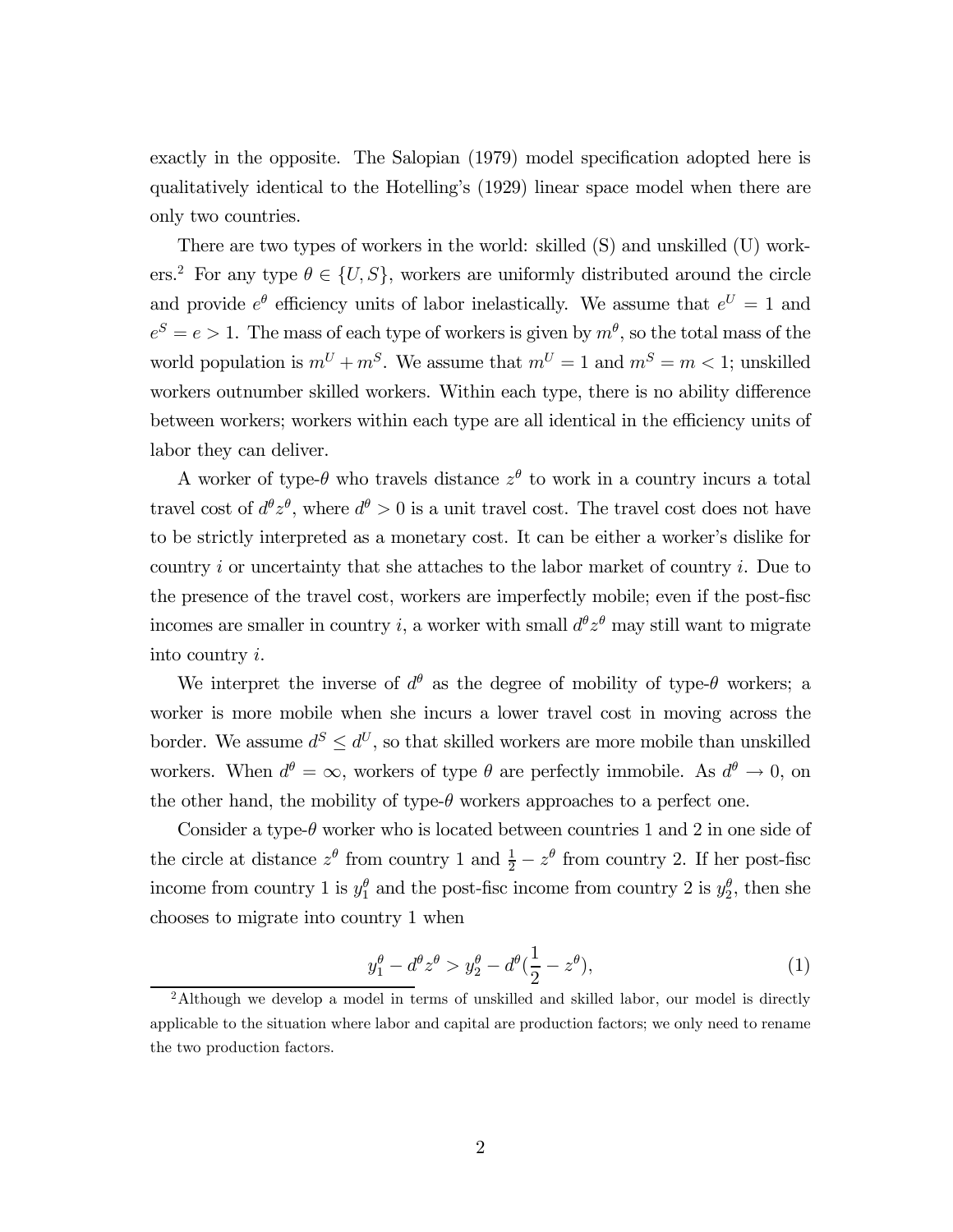or equivalently

$$
z^{\theta} < \tilde{z}^{\theta} = \frac{1}{4} + \frac{y_1^{\theta} - y_2^{\theta}}{2d^{\theta}}.
$$
 (2)

The cutoff point  $\tilde{z}^{\theta}$  lies in the interior when  $|y_1^{\theta} - y_2^{\theta}| \leq d^{\theta}/2$ .

Because there is an identical set of workers (for each type) on the other side of the circle, the total labor supply of type- $\theta$  workers for country 1 is

$$
\Lambda_1^{\theta} = m^{\theta} e^{\theta} \left( \frac{1}{2} + \frac{y_1^{\theta} - y_2^{\theta}}{d^{\theta}} \right). \tag{3}
$$

Since the total supply of type- $\theta$  workers in the world is  $m^{\theta}e^{\theta}$ , the labor supply of type- $\theta$  workers for country 2 is

$$
\Lambda_2^{\theta} = m^{\theta} e^{\theta} \left( \frac{1}{2} + \frac{y_2^{\theta} - y_1^{\theta}}{d^{\theta}} \right). \tag{4}
$$

Each country produces a single product, called 'output' or 'income,' according to a constant returns to scale production function  $G_i(L_i^S, L_i^U)$ . We normalize the price of the output as 1, and assume that the function  $G_i$  enjoys the usual properties of the neoclassical CRS production functions, such as diminishing returns. For a CRS production function, only the ratio of the two production factors matters, so we define  $g_i(v_i) \equiv G_i(v_i, 1)$ , where  $v_i \equiv L_i^S / L_i^U$ . We assume the following regarding the functions  $g_i(.)$ .

**Assumption 1** For all  $i = 1, 2, g_i(v_i)$  is continuous, increasing, concave, and twicedifferentiable.

Labor markets in each country are Walrasian, so that wage rates for each type of workers are determined by their marginal productivity. The profit maximization condition in each country yields

$$
w_i^S = g_i'(v_i),\tag{5}
$$

and

$$
w_i^U = \phi_i(v_i),\tag{6}
$$

where  $g'_i(v_i)$  is the derivative of  $g_i(v_i)$  and  $\phi_i(v_i) = g_i(v_i) - v_i g'_i(v_i)$ . The concavity of  $g_i(.)$  implies that the wage rate of unskilled workers is nondecreasing in v and that of skilled workers is nonincreasing in  $v$ . Intuitively, an increase in  $v$  increases the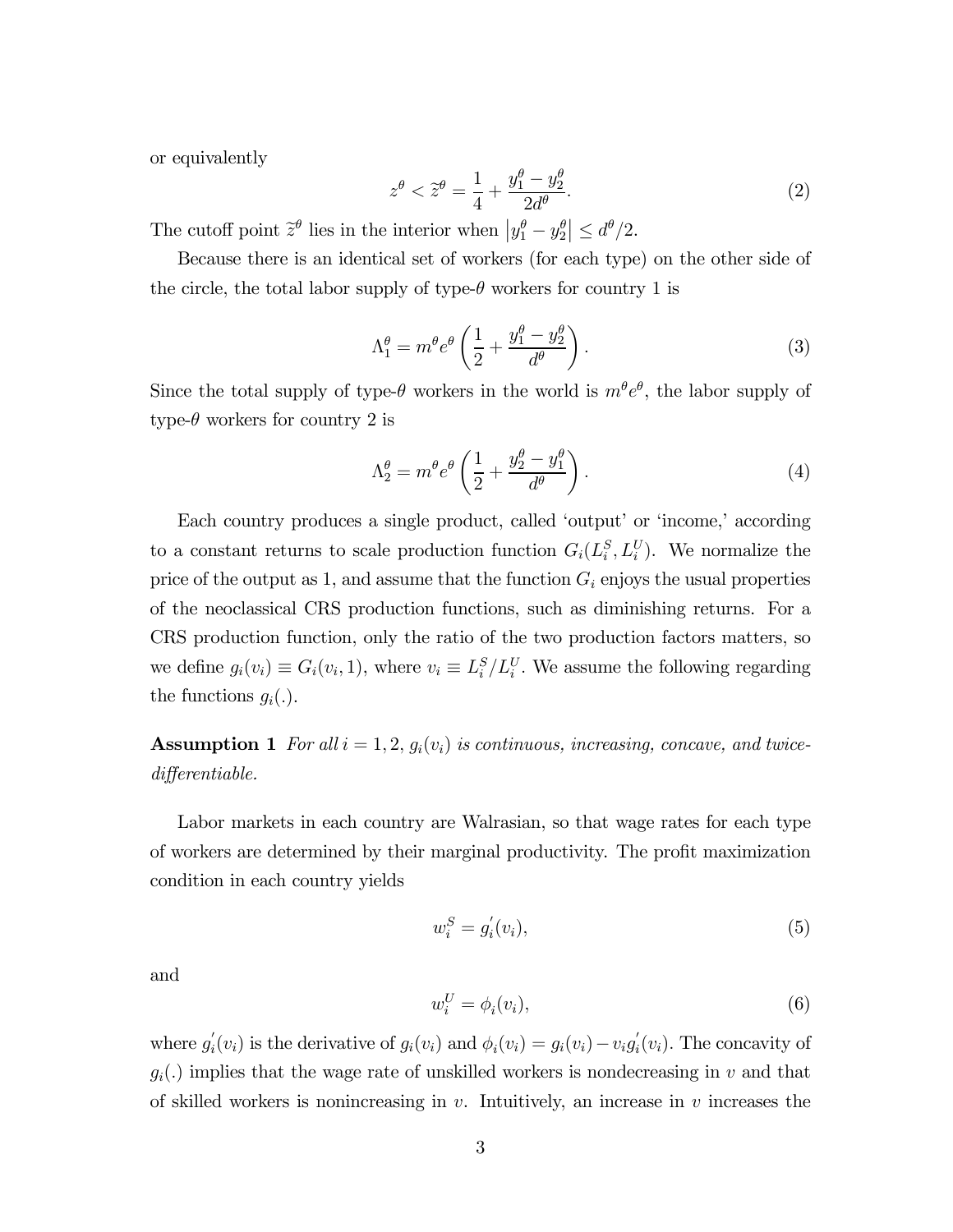marginal productivity of unskilled workers and decreases the marginal productivity of skilled workers. Since  $g_i'(v_i)$  is the demand function for skilled labor, we define the elasticity of demand for skilled labor as  $\varepsilon_i(v_i) \equiv -g_i''(v_i)v_i/g_i'(v_i) \ge 0$ .

The labor market equilibrium condition that labor supply must equal to labor demand for each type of labor yields

$$
v_i = \frac{\Lambda_i^S}{\Lambda_i^U} = k \frac{1/2 + \left(y_i^S - y_j^S\right)/d^S}{1/2 + \left(y_i^U - y_j^U\right)/d^U},\tag{7}
$$

where  $k = \frac{m^S e^S}{m^U e^U} = me$ .

The government of each country imposes taxes on skilled workers according to a tax function  $\tau_i(.)$  and provides transfer payments to unskilled workers according to a transfer function  $T_i(.)$  under a balanced budget constraint. Hence the post-fisc income of a skilled worker is

$$
y_i^S = w_i^S e - \tau_i(w_i^S e),\tag{8}
$$

and that of a unskilled worker is

$$
y_i^U = w_i^U + T_i(w_i^U). \tag{9}
$$

We assume that the government never levies taxes greater than wages;  $w_i^S e$  –  $\tau_i(w_i^S e) \geq 0$ . This condition is indeed an incentive compatibility condition for skilled workers; otherwise skilled workers will not work.

In the literature of tax competition, many forms of tax and transfer functions have been studied. Some models study tax competition by assuming that  $y_i^S$  =  $w_i^S e - \overline{\tau}_i$  and  $y_i^U = w_i^U + \overline{T}_i$ , where  $\overline{T}_i$  is lump-sum benefits whereas  $\overline{\tau}_i$  is lump-sum taxes. Others have studied with  $y_i^S = (1 - t_i)w_i^S e$  and  $y_i^U = (1 + s_i)w_i^U$ , where  $s_i \in [0,1]$  is the proportional subsidy rate whereas  $t_i \in [0,1]$  is the proportional tax rate. All these models can be succinctly covered by the following forms of tax and transfer functions:

$$
T_i(w_i^U) = \beta_0 \overline{T_i} + (1 - \beta_0) s_i w_i^U, \qquad (10)
$$

$$
\tau_i(w_i^S e) = \beta_1 \overline{\tau_i} + (1 - \beta_1) t_i w_i^S e. \tag{11}
$$

If  $\beta_0 = \beta_1 = 1$ , then  $y_i^S = w_i^S e - \overline{\tau}_i$  and  $y_i^U = w_i^U + \overline{T}_i$ ; hence lump-sum transfers are financed through lump-sum taxes. If  $\beta_0 = \beta_1 = 0$ , then  $y_i^S = (1 - t_i)w_i^S e$  and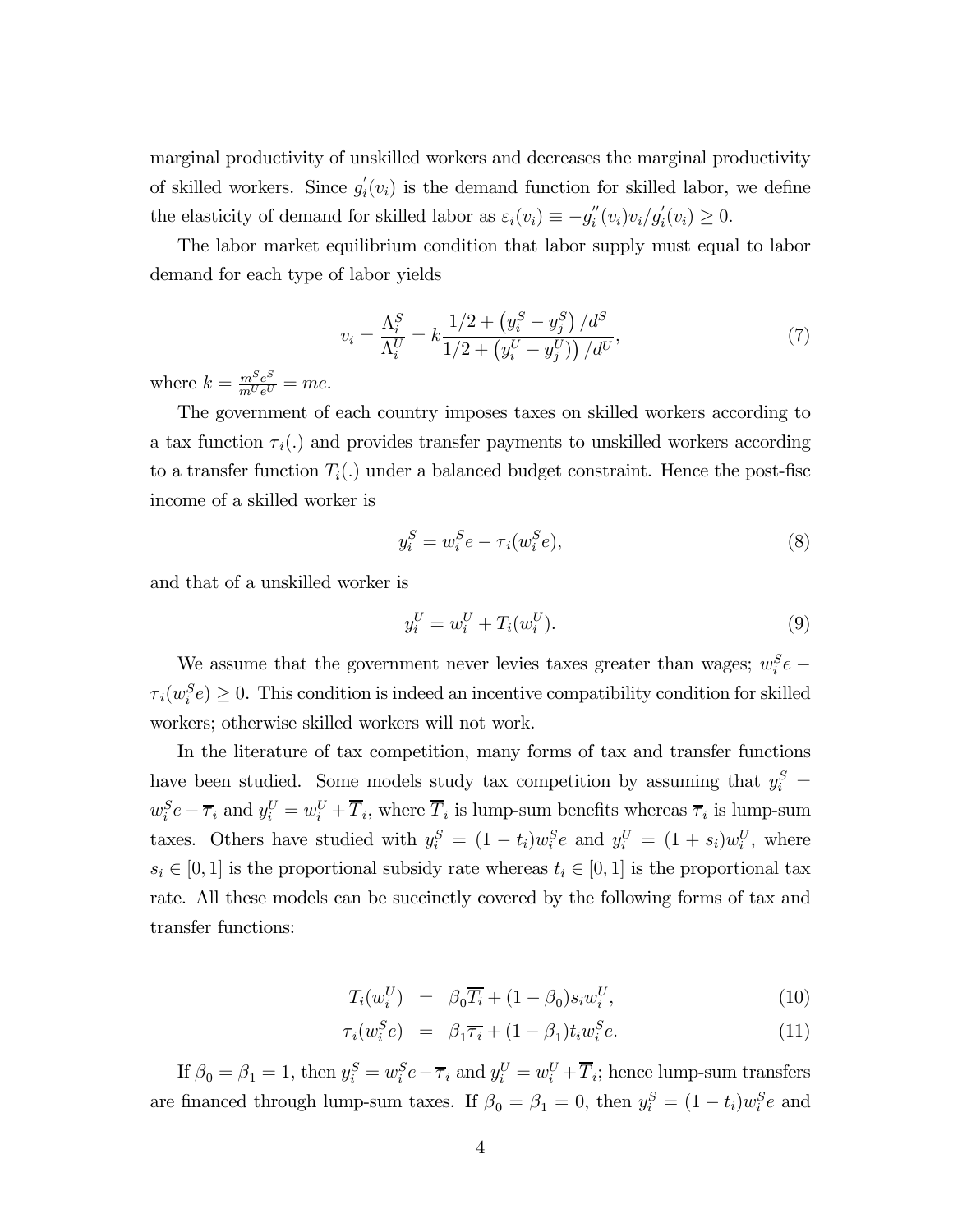$y_i^U = (1 + s_i)w_i^U$ , so that the fiscal policy is implemented by proportional taxes and subsidies. If  $\beta_0 = 0$  and  $\beta_1 = 1$ , then  $y_i^S = w_i^S e - \overline{\tau}_i$  and  $y_i^U = (1 + s_i)w_i^U$ ; proportional subsides are financed by lump-sum taxes. Finally if  $\beta_0 = 1$  and  $\beta_1 = 0$ , then lump-sum transfers are financed by proportional taxation. Although other combinations are possible, the present paper focuses mainly on the above-mentioned four cases.<sup>3</sup> Hence we assume  $T_i \in \{\overline{T_i}, s_i w_i^U\}$  and  $\tau_i \in \{\overline{\tau_i}, t_i w_i^S e\}$ , where  $s_i, t_i \in$ [0, 1] and  $\overline{\tau}_i$ ,  $\overline{T}_i$  lie in some nonnegative compact intervals.<sup>4</sup> Note that these four cases are qualitatively all identical when  $w_i^{\theta}$  is exogenously given. In the model of tax competition, the policy variable is either  $\overline{\tau}_i$  or  $t_i$ . We denote the policy variable of country i by  $p_i$ ; hence  $p_i \in {\overline{\tau}_i, t_i}$ .

Because the government budget is balanced, we must have

$$
T_i \Lambda_i^U = \tau_i \Lambda_i^S / e. \tag{12}
$$

The term  $\Lambda_i^U$  is the total number of unskilled workers in country *i*, whereas  $\Lambda_i^S/e$  is the total number of skilled workers. Note that this relationship holds whatever the forms of the tax and transfer functions.

Substituting equations  $(8)$  and  $(9)$  into  $(7)$  and using  $(5)$ ,  $(6)$ , and the relationship  $T_i = \tau_i v_i / e$ , we obtain the following system of two equations: for  $i = 1, 2$  and  $j \neq i$ 

$$
v_i = k \frac{1/2 + ((g_i'(v_i)e - \tau_i) - (g_j'(v_j)e - \tau_j))/d^S}{1/2 + ((\phi_i(v_i) + \tau_i v_i/e) - (\phi_j(v_j) + \tau_j v_j/e))/d^U},
$$
(13)

where  $\tau_i \in {\{\overline{\tau}_i, t_i w_i^S e\}}$ . Note that what matters in the model of tax competition is the form of the tax function; the form of the transfer function is irrelevant. Hence we need to study only two cases, depending on the form of the tax function.

<sup>3</sup>Some models take the form of  $y_i^{\theta} = (1 - a_i)w^{\theta}e^{\theta} + b_i$ , where  $a_i \in [0, 1]$  and  $b_i \ge 0$ . This case can be easily studied in our framework if we allow  $\overline{\tau}_i$  and  $s_i$  to take negative values. By setting  $\beta_0 = \beta_1 = \frac{1}{2}$ ,  $\overline{T}_i = -\overline{\tau}_i = 2b_i$ , and  $-s_i = t_i = 2a_i$ , we have  $T_i = b_i - a_i w_i^U$  and  $\tau_i = -b_i + a_i w_i^S e$ . The budget balance equation yields  $b_i = \frac{e}{v_i+e} (w_i^U + w_i^S v_i) a_i$  and therefore  $\tau_i = -b_i + a_i w_i^S e = a_i (g_i' e - \frac{e}{v+e} (\phi_i + g_i' v_i)).$  Computation of the equilibrum with this  $\tau_i$  is starightforward. Although we do not report here, the equilibrium tax rate depends again on the elasticity of labor demands for skilled workers.

<sup>4</sup>The fact that  $\overline{\tau}_i$ ,  $\overline{T}_i$  lie in compact intervals is a corrolary of our assumption that taxes cannot be greater than wages.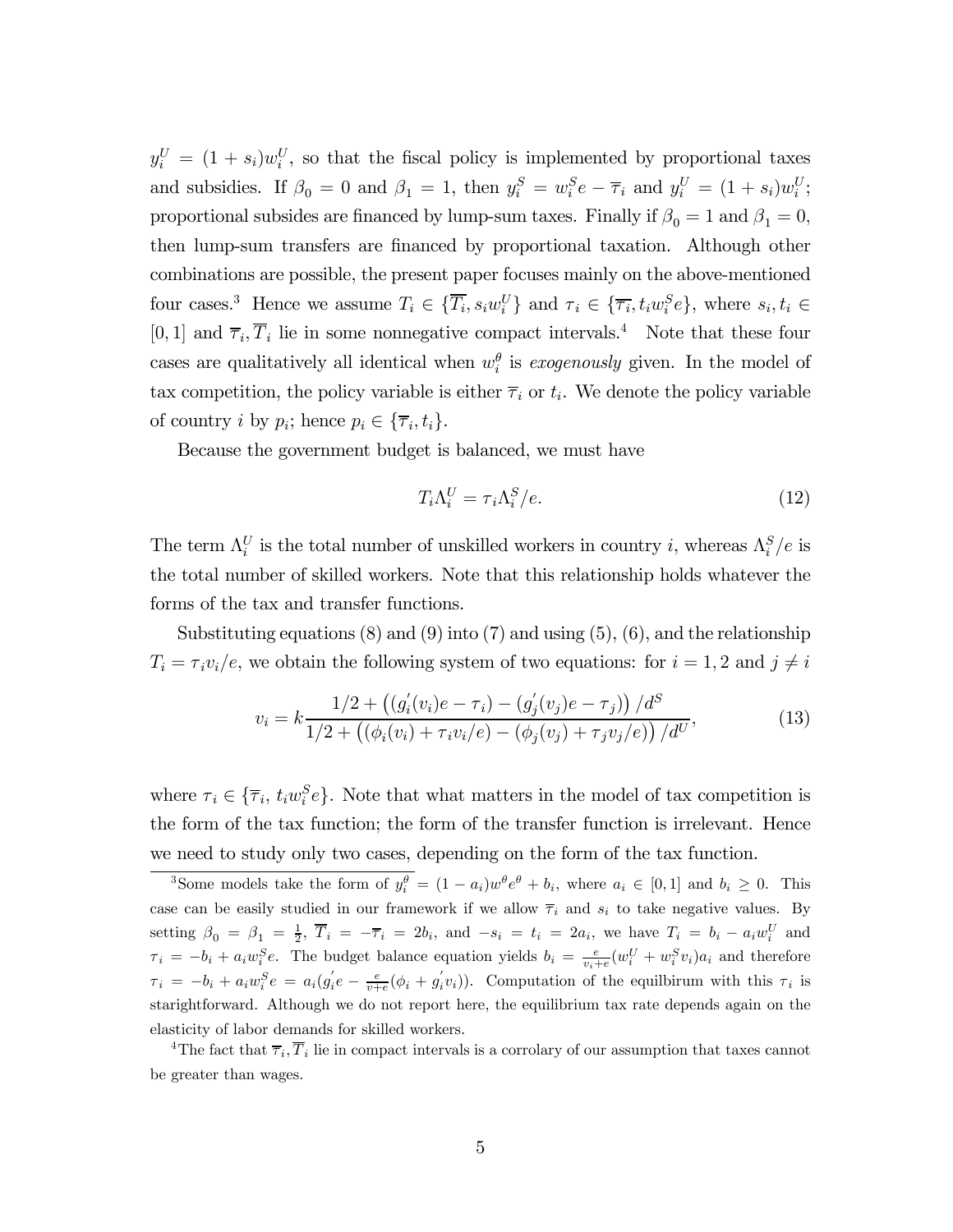The system of equations (13) determines a vector  $\mathbf{v} = (v_1, v_2)$  given parameters  $\Theta = (k, d^S, d^U, e)$  and tax policies  $\mathbf{p} = (p_1, p_2)$ . By construction, the right hand side expression of equation (13),  $\frac{\Lambda_i^S}{\Lambda_i^U}$ , is never less than zero. Hence  $v_i \geq 0$ . Each equation is well-defined if  $\Lambda_i^U \neq 0$ . The solution to the above system of equations, if exists, will be a function of a policy vector  $\mathbf{p} = (p_1, p_2)$  and other parameter values Θ.

In each country the tax policy is determined by maximizing the weighted average of the post-incomes of unskilled and skilled workers; that is, the social welfare function in each country is given by

$$
W_i(\mathbf{p}) = \alpha_i(w_i^U(v_i(\mathbf{p})) + \tau_i(\mathbf{p})v_i(\mathbf{p})/e) + (1 - \alpha_i)(w_i^S(v_i(\mathbf{p}))e - \tau_i(\mathbf{p})), \qquad (14)
$$

where  $\tau_i(\mathbf{p}) \in {\{\overline{\tau}_i, t_i w_i^S(v_i(\mathbf{t}))e\}}$ .<sup>5</sup> The coefficient  $\alpha_i \in [0, 1]$  measures the bargaining power of unskilled workers. If  $\alpha_i = 0$ , then the government in country *i* reflects only the interest of skilled workers. If  $\alpha_i = 1$ , then the government in country i reflects only the interest of unskilled workers. We do not model how the bargaining power between the two types of workers is determined in each country.

We completed the description of our model. We now define an equilibrium concept that we will employ in the current paper.

**Definition 2** Suppose  $v_i(p_1, p_2)$  is a solution of the equation system given by (13). An **equilibrium** is a policy vector  $(p_1^*, p_2^*)$ , a vector of the ratio of the two types of workers  $(v_1^*, v_2^*)$ , and vectors of equilibrium wage rates  $(w_1^{*\theta}, w_2^{*\theta})$  for  $\theta \in \{U, S\}$ such that for all  $i = 1, 2$  and  $j \neq i$ 

$$
p_i^* \in \arg \max_{p_i} W_i(p_i, p_j^*),
$$
  
\n
$$
v_i^* = v_i(p_i^*, p_j^*),
$$
  
\n
$$
w_i^{*U} = \phi(v_i^*),
$$
  
\n
$$
w_i^{*S} = g'(v_i^*).
$$

Hence each worker chooses a country based on her rationally anticipated policy position that each country will take, and each country sets the policy based on its rational expectation about migration flows.

<sup>&</sup>lt;sup>5</sup>Alternatively, one can specify the social welfare function as a Nash product. Our result is qualitatively invariant to this alternative specification.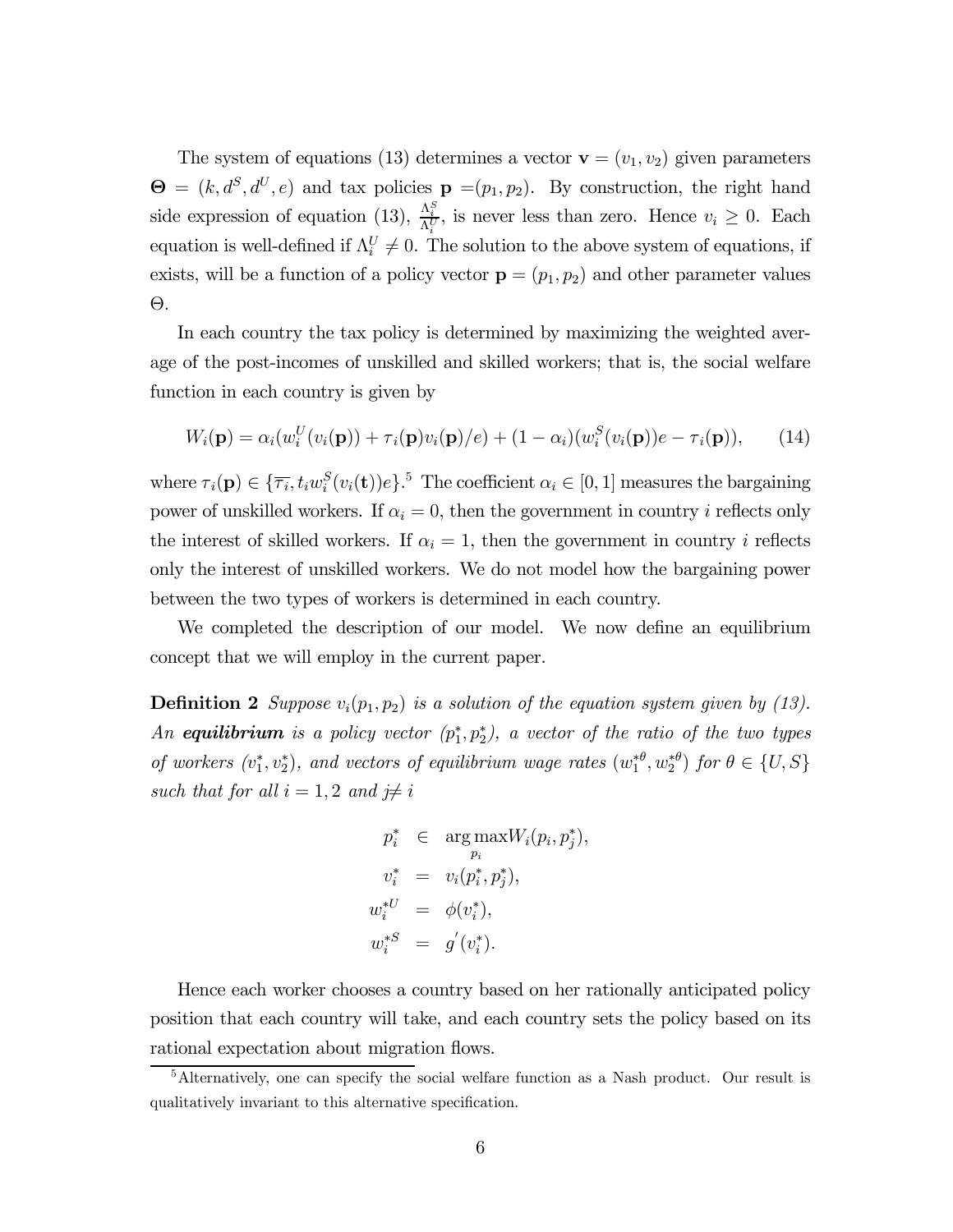It is in general difficult to obtain a closed-form solution for the system of equations (13) even with a very simple production function. Because of this, we will apply the implicit function theorem in the analysis. We first establish the formula for  $\frac{\partial v_i}{\partial p_i}$  and  $\frac{\partial v_i}{\partial p_j}$ , which will be repeatedly used in the following analysis.

**Theorem 3** Let  $\tau_i \in {\overline{\tau_i}}, t_i g_i' e$  be the tax function and  $p_i \in {\overline{\tau_i}}, t_i$  the policy instrument of country i. Let

$$
A_i = \Lambda_i^U - \frac{v_i}{d^U}(v_i g_i''(v_i) - \frac{\partial (\tau_i v_i/e)}{\partial v_i}) - \frac{k}{d^S}(g_i''(v_i)e - \frac{\partial \tau_i}{\partial v_i}),
$$
  
\n
$$
\Lambda_i^U = \frac{1}{2} + (\phi_i(v_i) + \tau_i v_i - \phi_j(v_j) - \tau_j v_j)/d^U, j \neq i,
$$
  
\n
$$
B_i = \frac{v_i}{d^U}(v_j g_j''(v_j) - \frac{\partial (\tau_j v_j/e)}{\partial v_j}) + \frac{k}{d^S}(g_j''(v_i)e - \frac{\partial \tau_j}{\partial v_j}), j \neq i,
$$
  
\n
$$
D_{ii} = (\frac{v_i}{d^U}\frac{v_i}{e} + \frac{k}{d^S})\frac{\partial \tau_i}{\partial p_i},
$$
  
\n
$$
D_{ij} = -(\frac{v_i}{d^U}\frac{v_j}{e} + \frac{k}{d^S})\frac{\partial \tau_j}{\partial p_j}, j \neq i.
$$

Then for  $i = 1, 2$  and  $j \neq i$ 

$$
\frac{\partial v_i}{\partial p_i} = \frac{-1}{|\mathbf{K}|} (A_j D_{ii} - B_i D_{ji}),
$$
  
\n
$$
\frac{\partial v_i}{\partial p_j} = \frac{-1}{|\mathbf{K}|} (A_j D_{ij} - B_i D_{jj}),
$$

where  $|\mathbf{K}| = A_1 A_2 - B_1 B_2$ .

**Proof.** The two equations from  $(13)$  are

$$
v_i = k \frac{\frac{1}{2} + ((g_i'(v_i)e - \tau_i) - (g_j'(v_j)e - \tau_j))/d^S}{\frac{1}{2} + ((\phi_i(v_i) + \tau_i v_i/e) - (\phi_j(v_j) + \tau_j v_j/e))/d^U},
$$
  

$$
v_j = k \frac{\frac{1}{2} + ((g_j'(v_j)e - \tau_j) - (g_i'(v_i)e - \tau_i))/d^S}{\frac{1}{2} + ((\phi_j(v_j) + \tau_j v_j/e) - (\phi_i(v_i) + \tau_i v_i/e))/d^U},
$$

for  $i = 1, 2$  and  $j \neq i$ . Differentiation of the above two equations with respect to  $p_i$ yields

$$
A_i \frac{\partial v_i}{\partial p_i} + B_i \frac{\partial v_j}{\partial p_i} + D_{ii} = 0,
$$
  
\n
$$
B_j \frac{\partial v_i}{\partial p_i} + A_j \frac{\partial v_j}{\partial p_i} + D_{ji} = 0.
$$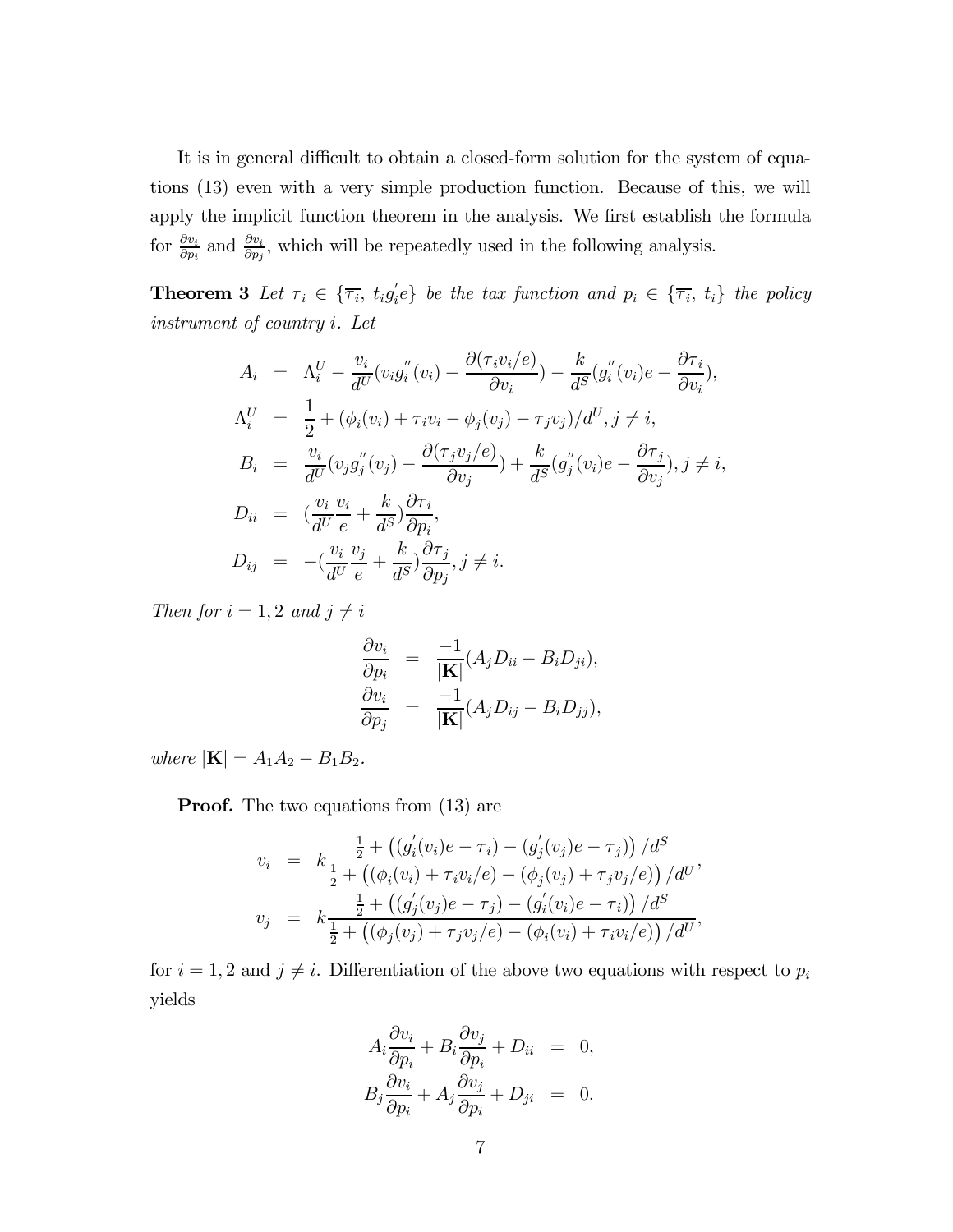Solving simultaneously, we have

$$
\begin{bmatrix}\n\frac{\partial v_i}{\partial p_i} \\
\frac{\partial v_j}{\partial p_i}\n\end{bmatrix} = -\begin{bmatrix}\nA_i & B_i \\
B_j & A_j\n\end{bmatrix}^{-1} \begin{bmatrix}\nD_{ii} \\
D_{ji}\n\end{bmatrix}
$$
\n
$$
= -\frac{1}{|\mathbf{K}|} \begin{bmatrix}\nA_j & -B_i \\
-B_j & A_i\n\end{bmatrix} \begin{bmatrix}\nD_{ii} \\
D_{ji}\n\end{bmatrix}
$$

,

which completes the proof.  $\left(\frac{\partial v_i}{\partial p_j}\right)$  is obtained by reversing i and j from  $\frac{\partial v_j}{\partial p_i}$ .

Remark 4 For the sake of later computations, we derive the various variables appeared in Theorem 3.

(1) If  $\tau_i = t_i g_i' e$  and  $p_i = t_i$ , then  $\frac{\partial (\tau_i v_i/e)}{\partial v_i} = t_i (g_i' + g_i'' v_i) = t_i g_i' (1 - \varepsilon_i)$ ,  $\frac{\partial \tau_i}{\partial v_i} = t_i g_i'' e$ , and  $\frac{\partial \tau_i}{\partial p_i} = g_i'e$ . Hence  $A_i = \Lambda_i^U + \frac{v_i}{d^U}(\varepsilon_i + (1-\varepsilon_i)t_i)g_i' + \frac{e}{d^S}$ k  $\frac{k}{v_i}(1-t_i)\varepsilon_i g_i^{'},\, B_i=-\frac{v_i}{d^U}(\varepsilon_j+$  $(1-\varepsilon_j)t_j$ ) $g'_j - \frac{e}{d^s}$ k  $\frac{k}{v_j}(1-t_j)\varepsilon_j g_j^{'},\ D_{ii}=(\frac{v_i}{d^U})$  $\frac{v_i}{e} + \frac{k}{d^S}g'_i e$  and  $D_{ij} = -(\frac{v_i}{d^U})$  $\frac{v_j}{e} + \frac{k}{d^S} g_j e$  for  $i \neq i$ .

(2) If  $\tau_i = \overline{\tau}_i$  and  $p_i = \overline{\tau}_i$ , then  $\frac{\partial (\tau_i v_i/e)}{\partial v_i} = \overline{\tau}_i/e$  ,  $\frac{\partial \tau_i}{\partial v_i} = 0$ , and  $\frac{\partial \tau_i}{\partial p_i} = 1$ . Hence  $A_i=\Lambda_i^U-\frac{v_i}{d^U}(v_ig_i''-\overline{\tau}_i/e)-\frac{k}{d^S}g_i^{''}(v_i)e,\, B_i=\frac{v_i}{d^U}(v_jg_j''-\overline{\tau}_j/e)+\frac{k}{d^S}g_j^{''}e,\, D_{ii}=(\frac{v_i}{d^U}$  $\frac{v_i}{e} + \frac{k}{d^S}$ and  $D_{ij} = -\left(\frac{v_i}{d^U}\right)$  $\frac{v_j}{e} + \frac{k}{d^S}$  for  $j \neq i$ .

### 3 Tax competition with identical countries

To obtain analytically tractable results, we will mainly study the symmetric equilibrium under the assumption that the two countries are identical. Elsewhere we showed by simulations that the qualitative results derived from the symmetric equilibrium carry over to asymmetric cases (Lee, 2003). Also to see the intuition behind the model more clearly, we will study with the two extreme forms of the social welfare function, corresponding to  $\alpha_i = 1$  and  $\alpha_i = 0$ . Analysis of the intermediate cases is straightforward. We first compute the symmetric Nash equilibrium when the policy instrument is a proportional tax rate.

**Theorem 5** Suppose  $\alpha_i = 1$  and  $g_i() = g(.)$  for all i. Suppose the policy instrument of each country is a proportional tax rate  $t_i$ . Then the equilibrium tax rate at the symmetric equilibrium is

$$
t_i^* = \left\{ \begin{array}{ccl} 1 & if \, \frac{1}{2g'} + \frac{k}{d^U} \geq \frac{e}{d^S} \\ \frac{\frac{1}{2g'} + (\frac{k}{d^U} + \frac{e}{d^S})\varepsilon}{(\frac{k}{d^U} + \frac{e}{d^S})\varepsilon + (\frac{e}{d^S} - \frac{k}{d^U})} & if \, \frac{1}{2g'} + \frac{k}{d^U} < \frac{e}{d^S}, \end{array} \right.
$$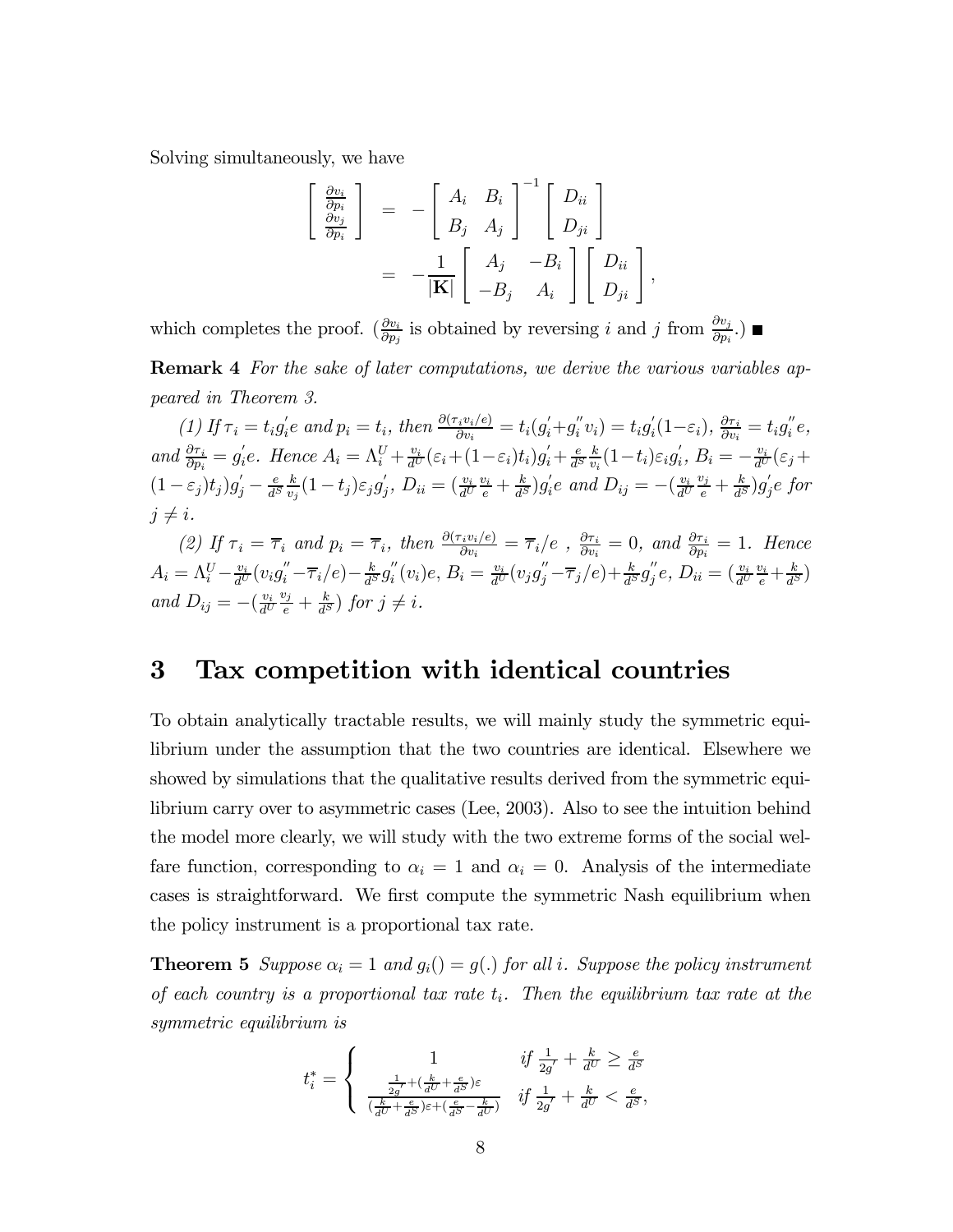where  $\varepsilon$  is evaluated at k. The equilibrium tax rate is increasing in  $\frac{1}{d^U}$  if  $\frac{\varepsilon-1}{\varepsilon} < \frac{4g'e}{d^S}$ ; otherwise it is decreasing in  $\frac{1}{d^U}$ . The equilibrium tax rate is always decreasing in  $\frac{1}{d^S}$ .

**Proof.** At the symmetric equilibrium, we must have  $\varepsilon_i = \varepsilon$ ,  $t_i = t$ ,  $\Lambda_i^U = \frac{1}{2}$ ,  $\Lambda_i^S = \frac{k}{2}, v_i = k, B_i = B = -\frac{k}{d^U}(\varepsilon + (1-\varepsilon)t)g' - \frac{e}{d^S}(1-t)\varepsilon g', A_i = A = \frac{1}{2} - B,$ and  $D_{ii} = -D_{ij} = kg'(k)(\frac{k}{d^U} + \frac{e}{d^S})$ . (See Remark 4-(1).) Therefore from Theorem 3 we compute  $|\mathbf{K}| = A^2 - B^2 = \frac{1}{4} - B = \frac{1}{4} + (1 - t)(\frac{k}{d^U} + \frac{e}{d^S})\varepsilon g' + t\frac{k}{d^U}g' > 0$  and  $\frac{\partial v_i}{\partial t_i} = \frac{-1}{|\mathbf{K}|}(A+B)D_{ii} = \frac{-kg'}{2|\mathbf{K}|}(\frac{k}{d^U} + \frac{e}{d^S}).$  Now

$$
\frac{\partial W_i|_{\alpha_i=1}}{\partial t_i} = (\phi_i' + t_i g_i'' v_i + t_i g_i') \frac{\partial v_i}{\partial t_i} + g_i' v_i
$$
  
\n
$$
= ((\varepsilon + (1 - \varepsilon)t) \left( \frac{-kg'}{2|\mathbf{K}|} (\frac{k}{d^U} + \frac{e}{d^S}) \right) + k) g'
$$
  
\n
$$
= \frac{k g'}{2|\mathbf{K}|} \left( -(\varepsilon + (1 - \varepsilon)t) (\frac{k}{d^U} + \frac{e}{d^S}) g' + 2|\mathbf{K}| \right)
$$
  
\n
$$
= \frac{k (g')^2}{2|\mathbf{K}|} \left( \left( \frac{1}{2g'} + (\frac{k}{d^U} + \frac{e}{d^S}) \varepsilon \right) - t \left( \varepsilon (\frac{k}{d^U} + \frac{e}{d^S}) - (\frac{k}{d^U} - \frac{e}{d^S}) \right) \right).
$$

The term  $\left(\varepsilon\left(\frac{k}{d^U}+\frac{e}{d^S}\right)-\left(\frac{k}{d^U}-\frac{e}{d^S}\right)\right)$  is positive since  $\frac{k}{d^U}=\frac{me}{d^U}<\frac{e}{d^S}$ . Hence  $\frac{\partial W_i}{\partial t_i}$  is positive up to  $\frac{1}{2g'} + (\frac{k}{dU} + \frac{e}{dS})\varepsilon$  $\frac{2g^{'}+e^{(k)}-d^{(k)}-d^{(k)}}{(d^k-1)e^{(k)}+e^{(k)}-d^{(k)}+d^{(k)}}$  and then negative. If  $\frac{1}{2g'} + (\frac{k}{dU} + \frac{e}{dS})\varepsilon$  $\frac{2g}{\left(\frac{k}{dU}+\frac{e}{dS}\right)\varepsilon+\left(\frac{e}{dS}-\frac{k}{dU}\right)}$  is less than 1, then it is the interior equilibrium tax rate; otherwise the equilibrium tax rate is 1 because  $\frac{\partial W_i}{\partial t_i} > 0$  for all  $t_i$ .

Differentiation of  $t_i^*$  with respect to  $\frac{1}{d^U}$  yields

$$
\frac{\partial t^*_i}{\partial (\frac{1}{d^U})} = \frac{k\big(2\varepsilon\frac{e}{d^S}-(\varepsilon-1)\frac{1}{2g'}\big)}{\big((\frac{k}{d^U}+\frac{e}{d^S})\varepsilon + (\frac{e}{d^S}-\frac{k}{d^U})\big)^2}.
$$

This is positive if  $\frac{\varepsilon - 1}{\varepsilon} < \frac{4g'e}{d^S}$ .

Similarly, differentiation of  $t_i^*$  with respect to  $\frac{1}{d^S}$  yields

$$
\frac{\partial t_i^*}{\partial (\frac{1}{d^S})} = \frac{-e\left(2\varepsilon \frac{k}{d^U} + \frac{\varepsilon+1}{2g'}\right)}{\left(\left(\frac{k}{d^U} + \frac{e}{d^S}\right)\varepsilon + \left(\frac{e}{d^S} - \frac{k}{d^U}\right)\right)^2} < 0,
$$

which completes the proof.  $\blacksquare$ 

Several remarks can be made regarding Theorem 5.

First, since  $\frac{\varepsilon-1}{\varepsilon}$  is increasing in  $\varepsilon \geq 0$ , our result implies that the equilibrium tax rate is increasing in the mobility of unskilled workers if the labor demand for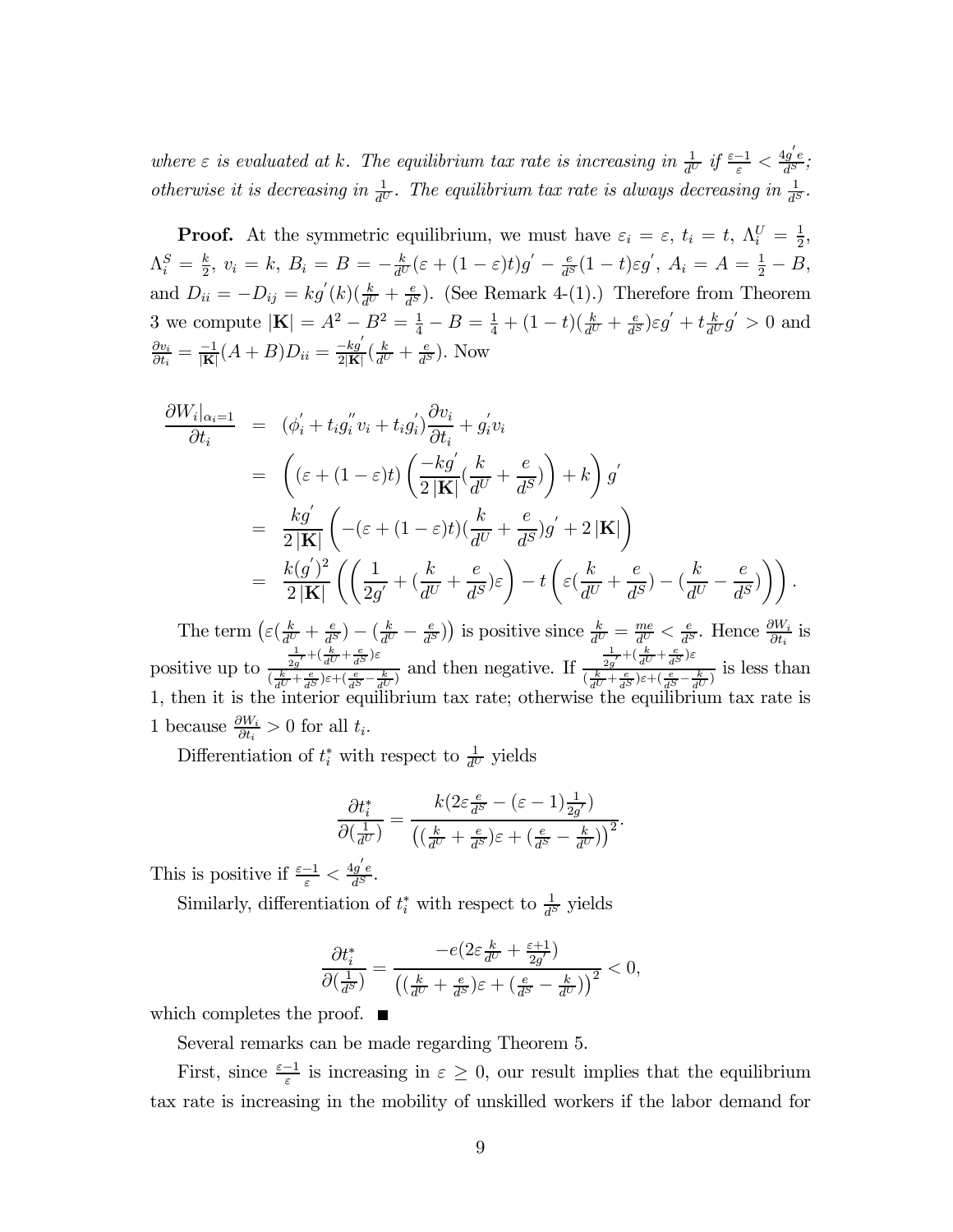skilled workers is not so elastic. In particular, if  $\varepsilon = 0$ , then the equilibrium tax rate is always increasing in the mobility of unskilled workers. If the demand for skilled labor is very elastic, on the other hand, the tax rate decreases as unskilled workers become more mobile. Note that when  $\varepsilon \leq 1$ , the inequality  $\frac{\varepsilon - 1}{\varepsilon} < \frac{4g'e}{d^S}$  always holds, so the turning point value of  $\varepsilon$  is greater than 1.

Second, the equilibrium tax rate when unskilled workers are perfectly immobile  $(d^U = \infty)$  becomes  $t_i^*|_{d^U = \infty} = \min[$  $\frac{1}{2g'}+\varepsilon\left(\frac{e}{d^S}\right)$  $(\frac{g'}{(\varepsilon+1)\frac{e}{d^S}}, 1]$ , and therefore the tax rate is decreasing in  $\frac{1}{d^s}$ . This result is consistent with the standard result that a higher mobility of skilled workers lowers the equilibrium tax rate. On the other hand, if skilled workers are perfectly immobile  $(d^S = \infty)$  while only unskilled workers are mobile, then the equilibrium tax rate becomes  $t_i^*|_{d^S=\infty} = 1$ , because  $\frac{1}{2g'} + \frac{k}{d^U} \ge \frac{e}{d^S}$ when  $d^{S} = \infty$ . This is due to the fact that the governments are caring only about unskilled workers.

Third, it is straightforward to verify that  $t_i^*|_{d^U=\infty} < t_i^* \leq t_i^*|_{d^S=\infty}$ .

Our results therefore are very different from the results derived from the models that consider the mobility of only one production factor. In particular, the mobility of unskilled workers offsets the adverse effect of the mobility of skilled workers on the tax rate. What is the intuition behind our results then? To better understand Theorem 5, we derive Lemma 6.

**Lemma 6** Suppose  $\alpha_i = \alpha$  and  $g_i() = g(.)$  for all i. If the policy instrument of each country is a proportional tax rate, then at the symmetric equilibrium the following results hold.

$$
(1) \frac{\partial v_i}{\partial t_i} = \frac{-k}{2|\mathbf{K}|} \left(\frac{k}{d^U} + \frac{e}{d^S}\right) g' < 0, \text{ where } |\mathbf{K}| = \frac{1}{4} + (1 - t) \left(\frac{k}{d^U} + \frac{e}{d^S}\right) \varepsilon g' + t \frac{k}{d^U} g' > 0;
$$
\n
$$
(2) \frac{\partial v_i}{\partial t_i} = -\frac{\partial v_i}{\partial t_i} > 0;
$$
\n
$$
(3) \frac{\partial \Lambda_i^S}{\partial t_i} = \frac{-ke}{|\mathbf{K}|d^S} \left(\frac{1}{4} + \frac{ktg'}{d^U}\right) g' < 0; \text{ and }
$$
\n
$$
(4) \frac{\partial \Lambda_i^U}{\partial t_i} = \frac{k}{|\mathbf{K}|d^U} \left(\frac{1}{4} - \frac{tg'e}{d^S}\right) g' \leq 0 \text{ if } \frac{1}{4} \leq \frac{tg'e}{d^S}.
$$

**Proof.** We already derived part (1) in Theorem 5. Part (2) is straightforward because  $D_{ii} = -D_{ij}$  at the symmetric equilibrium. To prove part (3), note that  $\Lambda_i^S = k(\frac{1}{2} + \frac{(g_i^{'}(v_i)e - \tau_i) - (g_j^{'}(v_j)e - \tau_j)}{d^S}),$  where  $\tau_i = t_i g_i^{'}e$ . Hence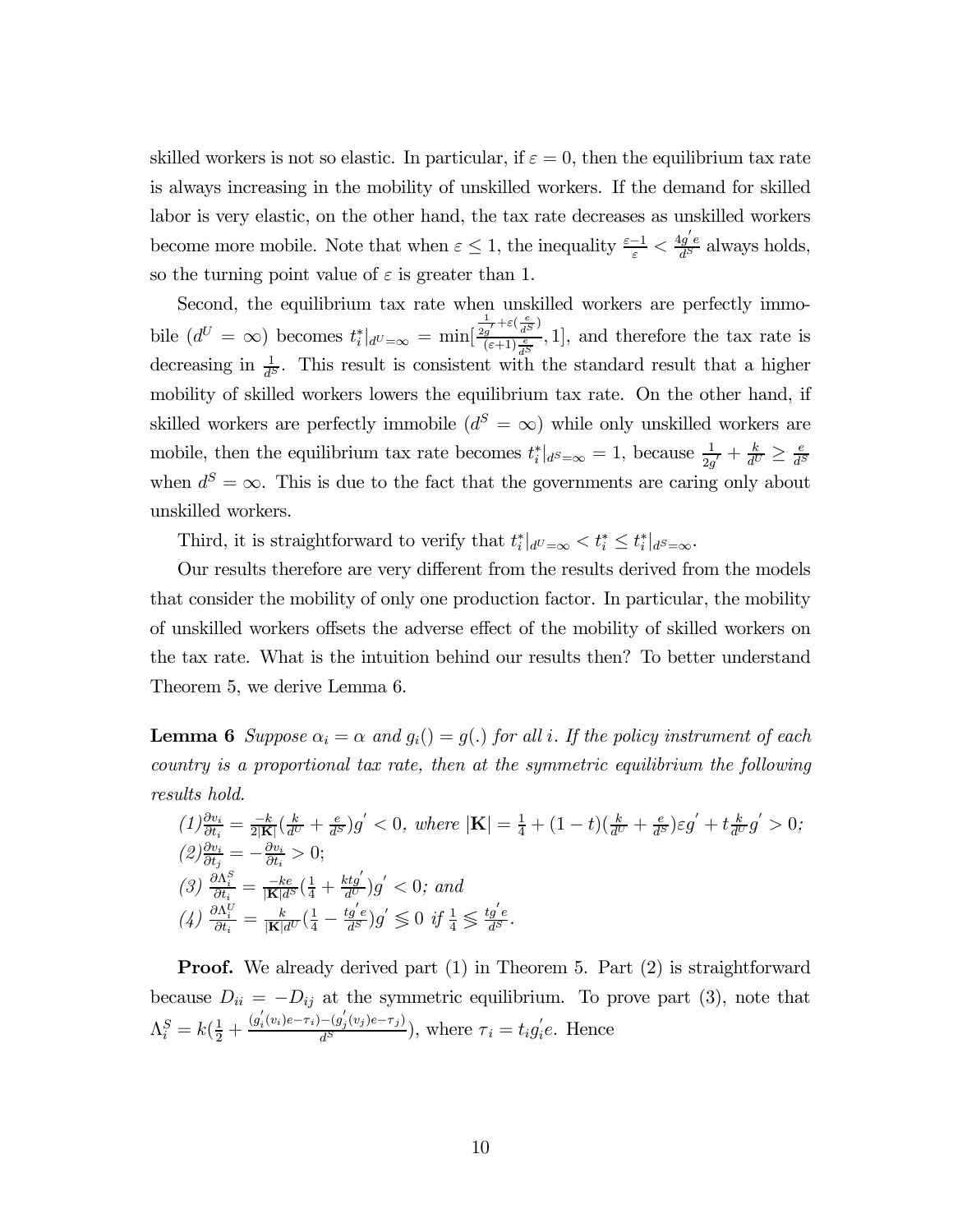$$
\frac{\partial \Lambda_i^S}{\partial t_i} = \frac{k}{d^S} \left( (1-t_i) g_i^{"} e \frac{\partial v_i}{\partial t_i} - (1-t_j) g_j^{"} e \frac{\partial v_j}{\partial t_i} - g_i^{'} e \right)
$$
  
\n
$$
= \frac{k}{d^S} (2(1-t) g^{"} e \frac{\partial v_i}{\partial t_i} - g^{'} e)
$$
  
\n
$$
= \frac{k}{d^S} \left( 2(1-t) g^{"} e \left( \frac{-k}{2|\mathbf{K}|} \left( \frac{k}{d^U} + \frac{e}{d^S} \right) g^{'} \right) - g^{'} e \right)
$$
  
\n
$$
= \frac{-k}{d^S |\mathbf{K}|} \left( -(1-t) \left( \frac{k}{d^U} + \frac{e}{d^S} \right) \varepsilon g^{'} + |\mathbf{K}| \right) g^{'} e
$$
  
\n
$$
= \frac{-ke}{|\mathbf{K}| d^S} \left( \frac{1}{4} + \frac{k t g^{'}}{d^U} \right) g^{'} < 0.
$$

Since  $v_i = \frac{\Lambda_i^S}{\Lambda_i^U}$ , we have  $\frac{\partial v_i}{\partial t_i} = \frac{\partial \Lambda_i^S}{\partial t_i}(\frac{1}{\Lambda_i^U}) - \frac{v_i}{\Lambda_i^U}$ i  $\omega_i$   $\omega_i$   $\Delta_i$  $\frac{\partial \Lambda_i^U}{\partial t_i}$ . At the symmetric equilibrium 1  $\frac{1}{\Lambda_i^U} = 2$  and  $\frac{v_i}{\Lambda_i^U} = 2k$ . Hence  $\frac{\partial \Lambda_i^U}{\partial t_i} = \frac{1}{k}$  $\frac{\partial \Lambda_i^S}{\partial t_i} - \frac{1}{2k}$  $\frac{\partial v_i}{\partial t_i} = \frac{k}{|\mathbf{K}|d^U} \left(\frac{1}{4} - \frac{tg'e}{d^S}\right)g'$ , which completes the proof.  $\blacksquare$ 

The first part of Lemma  $6$  states that as country  $i$  increases the tax rate, the ratio of skilled workers to unskilled workers  $(v)$  falls. One might *intuitively* think that this is due to the emigration of skilled workers from the tax-increasing country plus the immigration of unskilled workers to that country. But parts (3) and (4) of Lemma 6 shows that this intuition is not always true. Part (3) shows that skilled workers always migrate *out* as the tax rate increases. Part (4) of Lemma 6 shows, however, that the migration flow of unskilled workers depends on the tax rate and the degree of mobility of skilled workers. If the tax rate is sufficiently low or skilled workers are not so mobile (that is, if  $t/d<sup>S</sup>$  is sufficiently low), then unskilled workers migrate in to the tax-increasing country  $\left(\frac{\partial \Lambda_i^U}{\partial t_i}\right) > 0$ . If the tax rate is sufficiently high or skilled workers are sufficiently mobile, however, unskilled workers migrate *out* from the tax-increasing country  $\left(\frac{\partial \Lambda_i^U}{\partial t_i} \right)$  (S). What this means is that under certain circumstances skilled and unskilled workers can move in the same direction.

The intuition behind this result can be obtained by looking at the post-fisc income of unskilled workers. The first effect of an increase in the tax rate is, by increasing the transfer payment through the tax rate effect, to increase the number of unskilled workers and reduce the number of skilled workers. This first effect reduces v, and so increases  $w^S$ . Intuitively, a decrease in the supply of skilled workers increases the wage rate for them. Therefore the effect of an increase in the tax rate on the tax base – which is equal to  $w_i^S v_i$  – is ambiguous. Furthermore,  $w^U$  declines as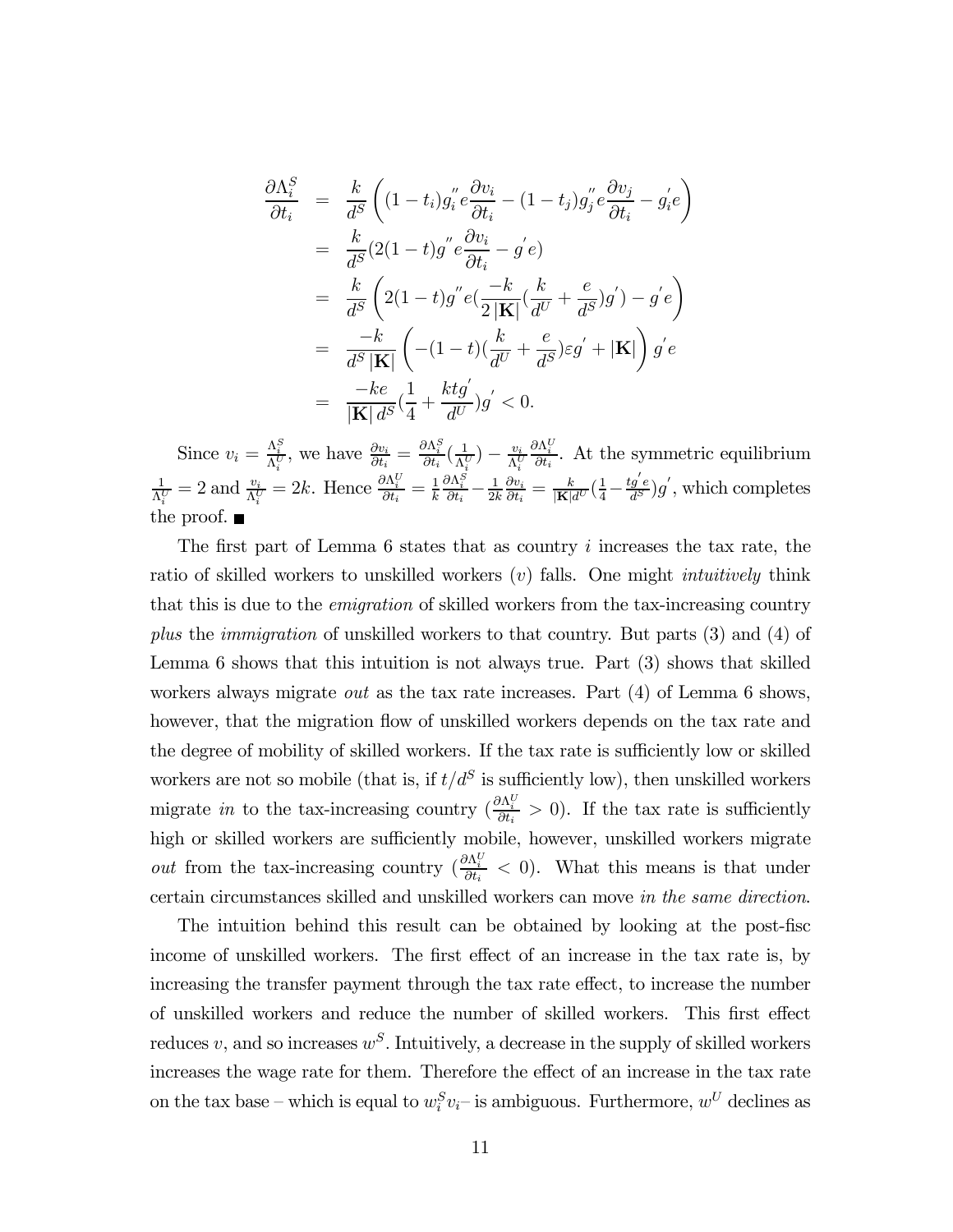the number of unskilled workers increases. The combination of the wage rate effect and the tax base effect induced by the first effect provides an opposite incentive for unskilled workers. If skilled workers are not so mobile or the tax rate is not high, then the second combined effects will be smaller than the first effect, so that unskilled workers continue to come in. But if skilled workers are sufficiently mobile or the tax rate is high, then the combined effects will dominate the tax rate effect, so that unskilled workers, looking for higher wages and higher tax bases, will chase skilled workers wherever the latter go.

Indeed this is what happens at the equilibrium. To see this, we compute

$$
\frac{1}{4} - \frac{t^*g'e}{d^S} = \frac{4\varepsilon \left(\frac{k}{d^U} + \frac{e}{d^S}\right)\left(\frac{1}{4} - \frac{g'e}{d^S}\right) - \left(\frac{e}{d^S} + \frac{k}{d^U}\right)}{4\left(\left(\frac{k}{d^U} + \frac{e}{d^S}\right)\varepsilon + \left(\frac{e}{d^S} - \frac{k}{d^U}\right)\right)} < 0,\tag{15}
$$

since  $(\frac{1}{4} - \frac{g'e}{d^S}) < (\frac{1}{2} - \frac{g'e}{d^S}) < 0$  and  $\frac{e}{d^S} - \frac{k}{d^U} > 0$ .<sup>6</sup> Hence  $\frac{\partial \Lambda_i^U}{\partial t_i} < 0$  at the equilibrium, which implies that increasing the tax rate pushes out not only skilled workers but also unskilled workers. Our result is therefore sharply in contrast to the conventional wisdom in tax competition that skilled workers will migrate *out* whereas unskilled workers migrate in to the tax-raising country.

The fact that skilled and unskilled workers can move in the same direction has a dramatic implication for the equilibrium tax rate. When unskilled workers always chase skilled workers, it is not always the best response of a country to undercut the tax rate of the other country, because undercutting the tax rate invites not only skilled workers but also unskilled workers. Hence the undercutting procedure does not continue forever, which implies that each country can propose a positive tax rate at the equilibrium even in the world of free mobility.

But the fact that unskilled and skilled workers move together does not automatically imply that an increase in the mobility of unskilled workers increases the equilibrium tax rate. Although skilled and unskilled workers are moving together in our model, an increase in the mobility of unskilled workers increases the tax rate only when the labor demand for skilled workers is not so elastic.

Whether the demand for skilled labor is elastic or inelastic, of course, depends on a form of the production function. If the production function is that of a CES type,  $g(v) = A(\gamma v^{\rho} + (1 - \gamma))^{1/\rho}$ , where  $A > 0$ ,  $\gamma \in (0, 1)$ , and  $\rho \in (-\infty, 1)$ , then

<sup>&</sup>lt;sup>6</sup>The condition  $\frac{1}{2} - \frac{g'e}{d^S} < 0$  is derived from the fact that  $t_i^* \leq 1$ , which imples that  $\frac{1}{2} - \frac{g'e}{d^S} \leq \frac{-kg'}{d^S}$ .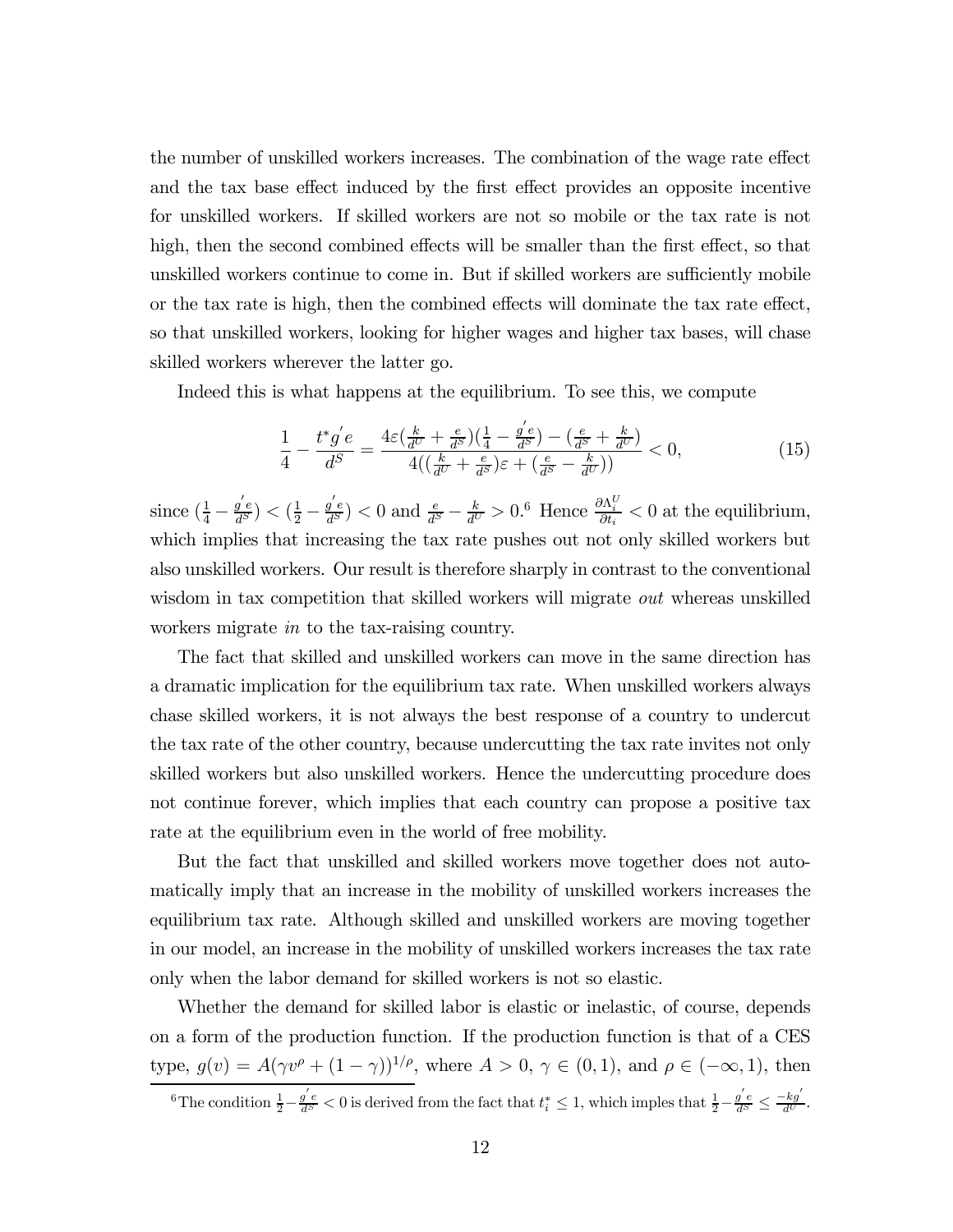the elasticity of labor demand is related with the elasticity of substitution. It is straightforward to show that at the symmetric equilibrium the elasticity of labor demand becomes

$$
\varepsilon = \frac{(1 - \rho)(1 - \gamma)}{\gamma k^{\rho} + 1 - \gamma}.
$$
\n(16)

Therefore  $\varepsilon$  becomes larger as  $\rho$  becomes smaller. If  $\rho = 1$ , the production function is linear and  $\varepsilon = 0$ . If  $\rho = 0$ , the production function is Cobb-Douglas and  $\varepsilon = 1 - \gamma$ . Finally if  $\rho = -\infty$ , then the production function is Leontieff and  $\varepsilon = \infty$ . Since  $\rho$ is the elasticity of substitution between the two production factors, the elasticity of demand for skilled labor in the CES production function becomes smaller when the two production factors are substitutes and larger when the production factors are complements. Therefore another interpretation of our result is that a higher mobility of unskilled workers are conducive to a higher tax rate if unskilled and skilled workers are substitutes. If they are strong complements in production, then a higher mobility of unskilled workers are more likely to decrease the tax rate. Whether the two production factors are substitutes or complements is of course an empirical issue.

When the policy instrument is a lump-sum tax, however, the mobility of unskilled workers is always conducive to a higher tax rate regardless of the elasticity of labor demand.

**Theorem 7** Suppose  $\alpha_i = 1$  and  $g_i() = g(.)$  for all i. Let the policy instrument of each country be a lump-sum tax. Then the equilibrium tax rate at the symmetric equilibrium is

$$
\overline{\tau}_i^* = \min[\frac{\frac{1}{2} + \left(\frac{k}{d^U} + \frac{e}{d^S}\right)\varepsilon g'}{\left(\frac{e}{d^S} - \frac{k}{d^U}\right)/e}, g^{'}(k)e].
$$

The equilibrium tax rate is always decreasing in  $\frac{1}{d^S}$  and increasing in  $\frac{1}{d^U}$ .

**Proof.** At the symmetric equilibrium, we have  $\overline{\tau}_i = \overline{\tau}$ ,  $\Lambda_i^U = \frac{1}{2}$ ,  $\Lambda_i^S = \frac{k}{2}$ ,  $v_i = k$ ,  $B_i = B = -(\frac{k}{d^U} + \frac{e}{d^S})\varepsilon g' - \frac{k\overline{\tau}/e}{d^U}, A_i = A = \frac{1}{2} - B, D_{ii} = -D_{ij} = \frac{k}{e}(\frac{k}{d^U} + \frac{e}{d^S}).$  (See Remark 4-(2).) Therefore Theorem 3 implies that  $|\mathbf{K}| = \frac{1}{4} - B = \frac{1}{4} + (\frac{k}{d^U} + \frac{e}{d^S})\varepsilon g' +$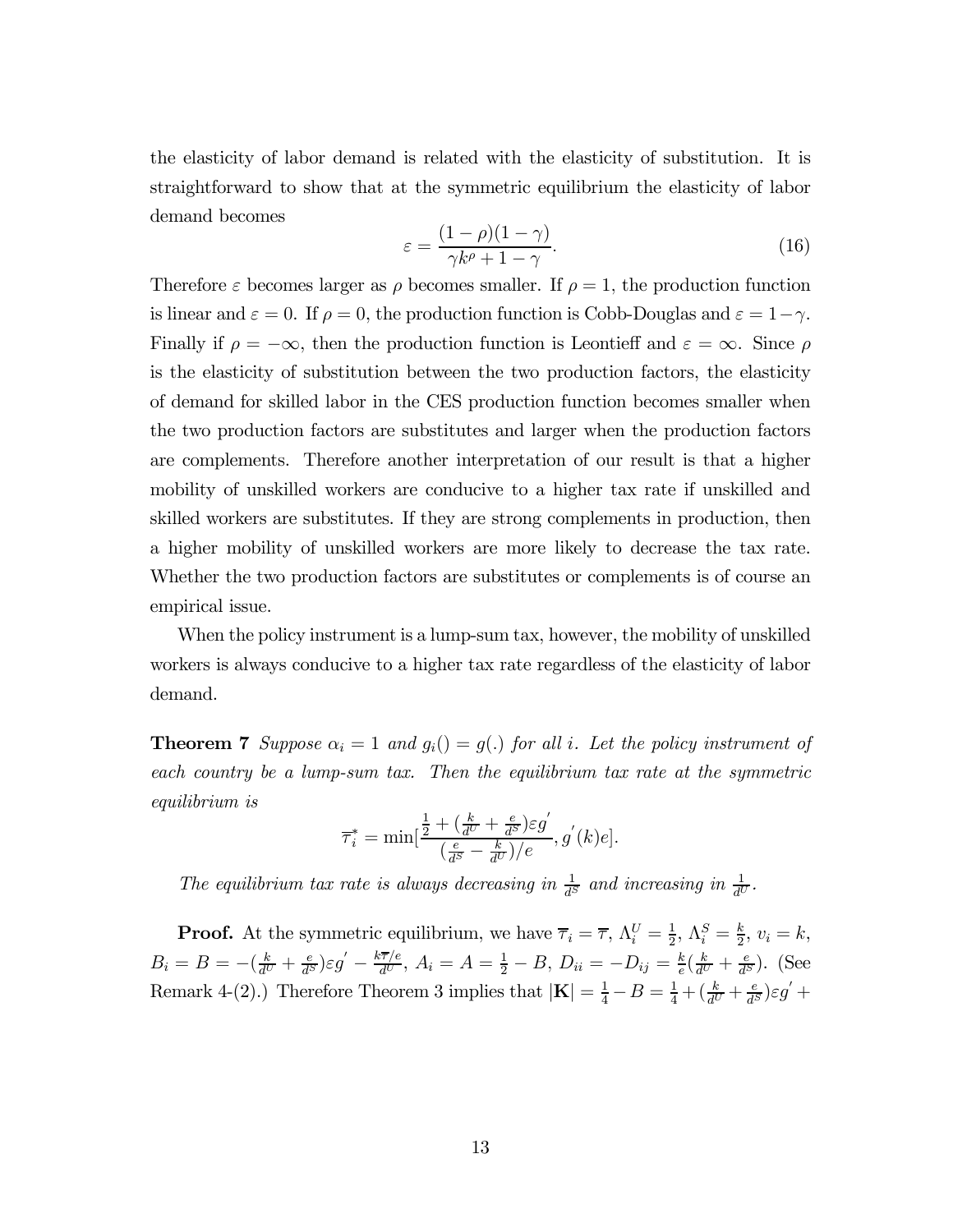$$
\frac{k\overline{\tau}/e}{d^U} > 0 \text{ and } \frac{\partial v_i}{\partial \overline{\tau}_i} = \frac{-1}{|\mathbf{K}|} (A + B) D_{ii} = \frac{-1}{2|\mathbf{K}|} \frac{k}{e} \left(\frac{k}{d^U} + \frac{e}{d^S}\right). \text{ Hence}
$$
\n
$$
\frac{\partial W_i|_{\alpha_i=1}}{\partial \overline{\tau}_i} = (\phi_i' + \frac{\overline{\tau}_i}{e}) \frac{\partial v_i}{\partial \tau_i} + \frac{v_i}{e}
$$
\n
$$
= (\varepsilon g' + \frac{\overline{\tau}}{e}) \frac{-1}{2|\mathbf{K}|} \frac{k}{e} \left(\frac{k}{d^U} + \frac{e}{d^S}\right) + \frac{k}{e}
$$
\n
$$
= \frac{1}{2|\mathbf{K}|} \frac{k}{e} \left(-(\varepsilon g' + \frac{\overline{\tau}}{e})\left(\frac{k}{d^U} + \frac{e}{d^S}\right) + 2|\mathbf{K}|\right)
$$
\n
$$
= \frac{1}{2|\mathbf{K}|} \frac{k}{e} \left(\left(\frac{1}{2} + \left(\frac{k}{d^U} + \frac{e}{d^S}\right)\varepsilon g'\right) - \frac{1}{e}\left(\frac{e}{d^S} - \frac{k}{d^U}\right)\overline{\tau}\right).
$$

The term  $\left(\frac{e}{d^S}-\frac{k}{d^U}\right)$  is positive. Hence  $\frac{\partial W_i}{\partial \overline{\tau}_i}$  is positive up to  $\frac{\frac{1}{2}+\left(\frac{k}{d^U}+\frac{e}{d^S}\right)\varepsilon g'}{\left(\frac{e}{d^S}-\frac{k}{d^U}\right)/e}$  $\frac{e}{\left(\frac{e}{d^S}-\frac{k}{d^U}\right)/e}$  and then negative. The incentive compatibility condition implies that  $\overline{\tau_i} \leq g'(k)e$ . If  $\frac{1}{2} + (\frac{k}{d^U} + \frac{e}{d^S})\varepsilon g'$  $\frac{\int_{\alpha}^{\alpha} \frac{dU}{dS} \int_{\alpha}^{\beta} g(y)}{(\frac{e}{dS} - \frac{k}{dU})/e}$  is less than  $g'(k)e$ , then it is the interior equilibrium tax rate; otherwise the equilibrium tax rate is  $g'(k)e$ .

Differentiation of  $\overline{\tau}_i^*$  with respect to  $\frac{1}{d^U}$  yields

$$
\frac{\partial \overline{\tau}_i^*}{\partial \left(\frac{1}{d^U}\right)} = \frac{\frac{k}{2e} + \frac{2k^2}{d^S} \varepsilon g'}{\left(\left(\frac{e}{d^S} - \frac{k}{d^U}\right)/e\right)^2} > 0.
$$

Similarly, differentiation of  $\overline{\tau}_i^*$  with respect to  $\frac{1}{d^S}$  yields

$$
\frac{\partial \overline{\tau}_i^*}{\partial \left(\frac{1}{d^S}\right)} = \frac{-\left(\frac{1}{2} + \frac{2k}{d^S} \varepsilon g'\right)}{\left(\left(\frac{e}{d^S} - \frac{k}{d^U}\right)/e\right)^2} < 0,
$$

which completes the proof.  $\blacksquare$ 

Theorem 7 tells us that the equilibrium tax rate is always increasing in  $\frac{1}{d^U}$ . Hence when the transfer payments are financed by lump-sum taxes, an increase in the mobility of unskilled workers always increases the tax rate whatever the elasticity of demand for skilled workers. This is largely due to the fact that the total tax revenue  $\frac{\overline{\tau_i}v_i}{e}$  does not directly depend on  $w^S$  in the case of lump-sum taxes.

Lemma 8 is a counterpart to Lemma 6 when taxes are lump-sum. The proof of Lemma 8 is omitted because it is basically the same as the proof of Lemma 6.

**Lemma 8** Suppose  $\alpha_i = \alpha$  and  $g_i() = g(.)$  for all i. If the policy instrument of each country is a lump-sum tax, then at the symmetric equilibrium the following results hold.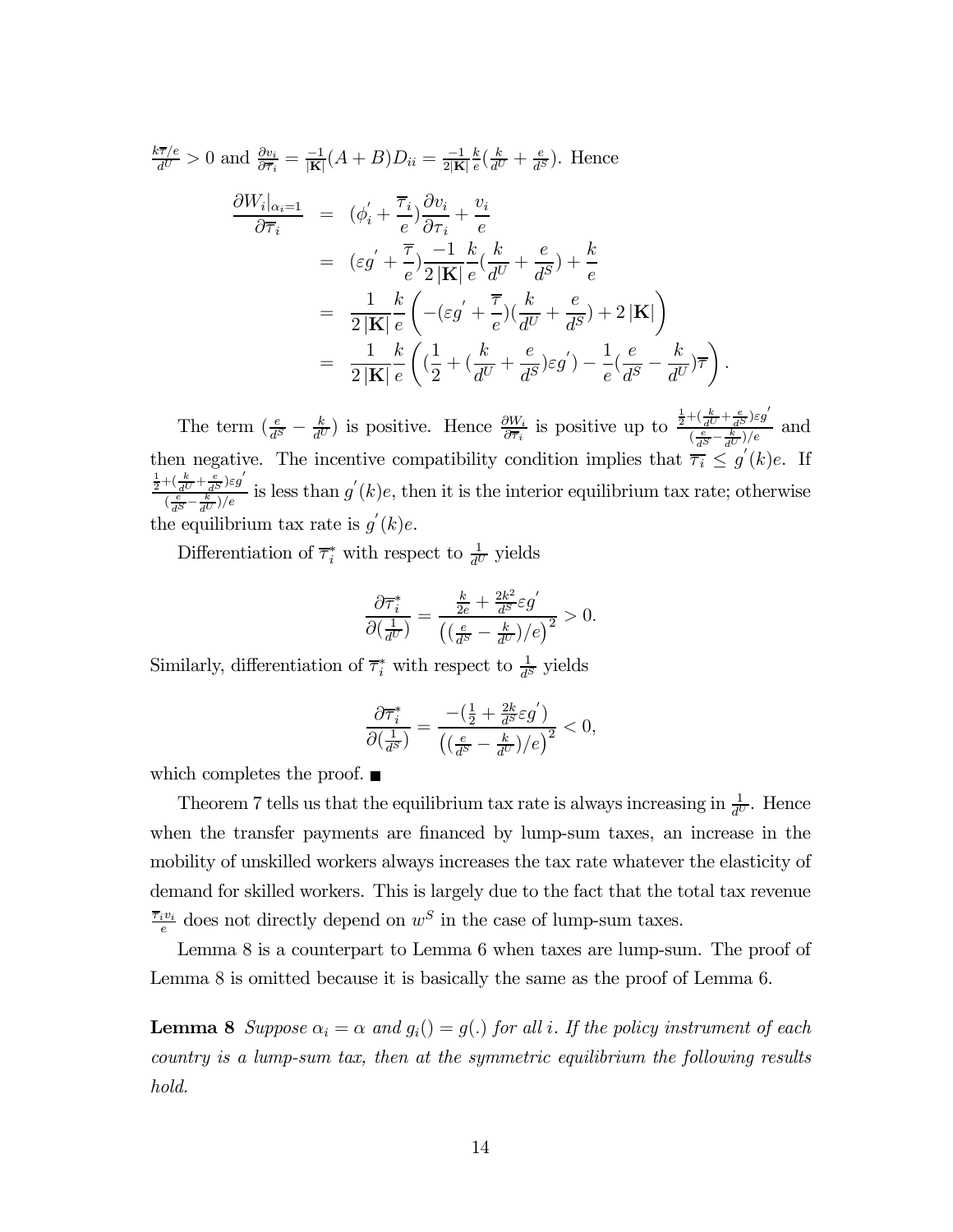$$
(1) \frac{\partial v_i}{\partial \overline{\tau}_i} = \frac{-1}{2|\mathbf{K}|} \frac{k}{e} \left( \frac{k}{d^U} + \frac{e}{d^S} \right) < 0, \text{ where } |\mathbf{K}| = \frac{1}{4} + \left( \frac{k}{d^U} + \frac{e}{d^S} \right) \varepsilon g' + \frac{k\overline{\tau}/e}{d^U} > 0;
$$
\n
$$
(2) \frac{\partial v_i}{\partial \overline{\tau}_j} = -\frac{\partial v_i}{\partial \overline{\tau}_i} > 0;
$$
\n
$$
(3) \frac{\partial \Lambda_i^S}{\partial \overline{\tau}_i} = \frac{-k}{|\mathbf{K}|d^S} \left( \frac{1}{4} + \frac{k\overline{\tau}/e}{d^U} \right) < 0; \text{ and}
$$
\n
$$
(4) \frac{\partial \Lambda_i^V}{\partial \overline{\tau}_i} = \frac{1}{|\mathbf{K}|d^U} \frac{k}{e} \left( \frac{1}{4} - \frac{\overline{\tau}}{d^S} \right) \leq 0 \text{ if } \frac{1}{4} \leq \frac{\overline{\tau}}{d^S}.
$$

Again at the symmetric equilibrium, we have

$$
\frac{1}{4} - \frac{\overline{\tau}^*}{d^S} = -\frac{\left(\frac{e}{d^S} + \frac{k}{d^U}\right)\frac{1}{e} + 4\left(\frac{k}{d^U} + \frac{e}{d^S}\right)\frac{\varepsilon g'}{d^S}}{4\left(\frac{e}{d^S} - \frac{k}{d^U}\right)\frac{1}{e}} < 0,\tag{17}
$$

so unskilled workers chase skilled workers.

Until now we have studied the model with  $\alpha_i = 1$ . Next we turn to another extreme case:  $\alpha_i = 0$ .

**Theorem 9** Suppose  $\alpha_i = 0$  and  $g_i() = g(.)$  for all i. Whether the policy instrument is the proportional tax rate or lump-sum taxes, the equilibrium tax rate at the symmetric equilibrium is always zero.

**Proof.** (1) Suppose  $\tau_i = t_i g_i' e$ .

$$
\frac{\partial W_i|_{\alpha_i=0}}{\partial t_i} = e(-g_i' + (1-t_i)g_i'' \frac{\partial v_i}{\partial t_i})
$$
  
\n
$$
= e(-g' + (1-t)g'' \left(\frac{-kg'}{2|\mathbf{K}|} (\frac{k}{d^U} + \frac{e}{d^S})\right))
$$
  
\n
$$
= \frac{-eg'}{2|\mathbf{K}|} (2|\mathbf{K}| - (1-t) (\frac{k}{d^U} + \frac{e}{d^S})\varepsilon g')
$$
  
\n
$$
= \frac{e(g')^2}{2|\mathbf{K}|} \left( -(\frac{1}{2g'} + (\frac{k}{d^U} + \frac{e}{d^S})\varepsilon) - t \left(\frac{2k}{d^U} - (\frac{k}{d^U} + \frac{e}{d^S})\varepsilon \right) \right).
$$

The term  $-(\frac{1}{2} + (\frac{k}{d^U} + \frac{e}{d^S})\varepsilon)$  is always negative whereas the sign of the term  $\frac{2k}{d^U} - \left(\frac{k}{d^U} + \frac{e}{d^S}\right)\varepsilon$  is indeterminate. But since  $sgn \frac{\partial W_i|\alpha_i=0}{\partial t_i}|_{t_i=1} = sgn(-\frac{1}{2g'} - 2\frac{k}{d^U}) < 0$ ,  $\frac{\partial W_i}{\partial t_i}$  is always negative for  $t_i \in [0, 1]$ . Hence the equilibrium tax rate is zero.

(2) Suppose  $\tau_i = \overline{\tau}_i$ .

$$
\frac{\partial W_i|_{\alpha_i=0}}{\partial \overline{\tau}_i} = g_i'' e \frac{\partial v_i}{\partial \overline{\tau}_i} - 1
$$
  
\n
$$
= g'' e \frac{-1}{2|\mathbf{K}|} \frac{k}{e} (\frac{k}{d^U} + \frac{e}{d^S}) - 1
$$
  
\n
$$
= \frac{1}{2|\mathbf{K}|} \left( (\frac{k}{d^U} + \frac{e}{d^S}) \varepsilon g' - 2|\mathbf{K}| \right)
$$
  
\n
$$
= \frac{1}{2|\mathbf{K}|} \left( -(\frac{1}{2} + (\frac{k}{d^U} + \frac{e}{d^S}) \varepsilon g') - 2\frac{k e}{d^U} \overline{\tau} \right) < 0.
$$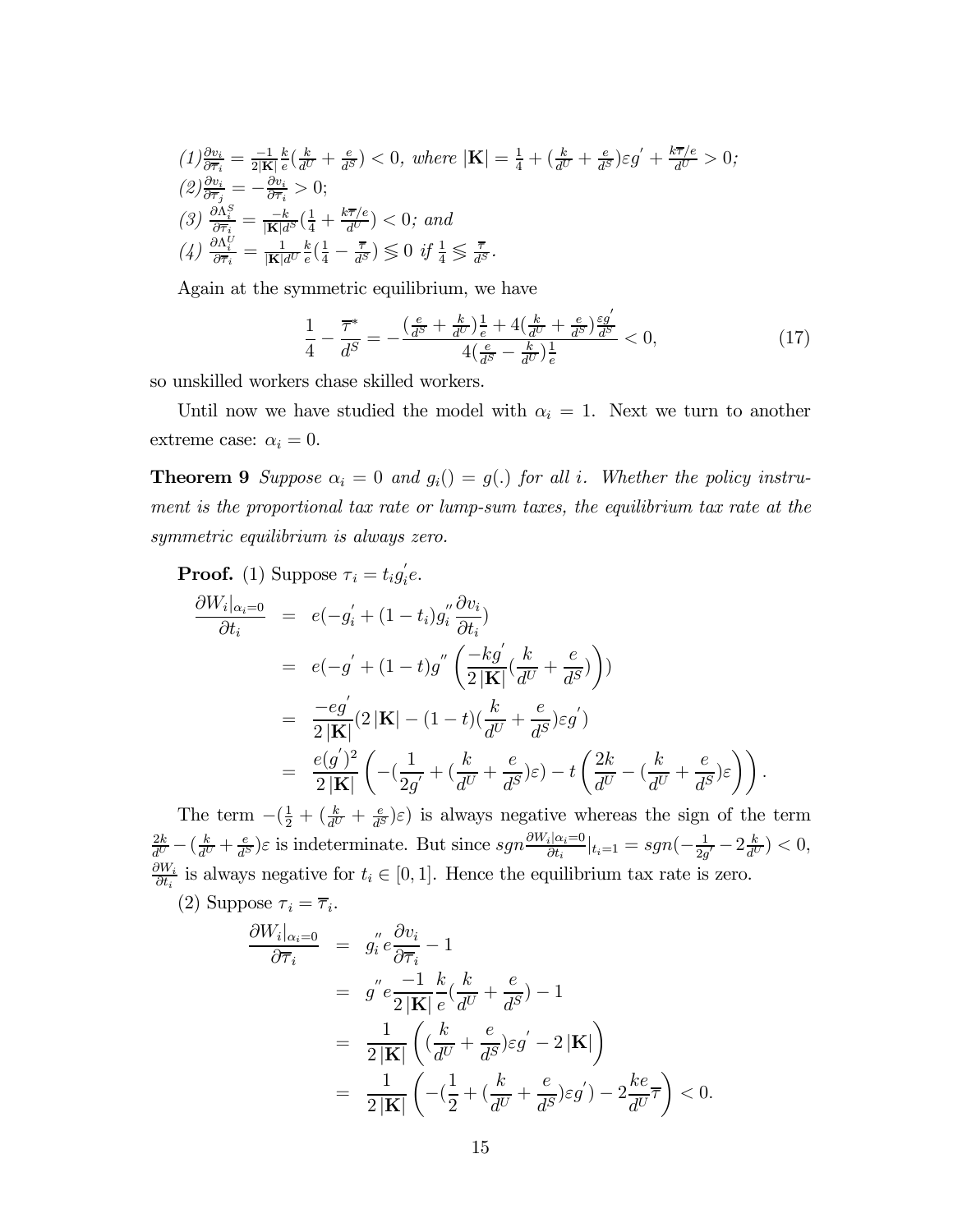Hence the equilibrium tax rate is zero.  $\blacksquare$ 

The result is not so surprising. Because skilled workers always lose from a higher tax rate, if the governments care only about skilled workers, they will set zero tax rates. Indeed Theorem 9 is a corollary of the fact that the labor supply of skilled workers is decreasing in the tax rate. To see this, consider the case of a proportional tax rate. Since  $W_i|_{\alpha_i=0} = (1-t_i)g_i'e, \frac{\partial W_i|_{\alpha_i=0}}{\partial t_i} = (1-t_i)g_i''e\frac{\partial v_i}{\partial t_i} - g_i'e.$  Since  $\Lambda_i^S = k(\frac{1}{2}+\frac{1}{2})$  $\frac{(1-t_i)g'_i(v_i)e-(1-t_j)g'_j(v_j)}{d^S}$ , we have  $\frac{\partial \Lambda_i^S}{\partial t_i} = \frac{k}{d^S}$  $\Bigl((1-t_i)g_i^{''}e^{\frac{\partial v_i}{\partial t_i}}-g_i^{'}e-(1-t_j)g_j^{''}e^{\frac{\partial v_j}{\partial t_i}}\nonumber\\$  $\partial t_i$ ´ . Because  $g''_j < 0$  and  $\frac{\partial v_j}{\partial t_i} > 0$  (part (2) of Lemma 6),  $\frac{\partial W_i|_{\alpha_i=0}}{\partial t_i} < \frac{d^S}{k}$  $\frac{\partial \Lambda_i^S}{\partial t_i}$ . Hence  $\frac{\partial \Lambda_i^S}{\partial t_i} < 0$  (part (3) of Lemma 6) implies  $\frac{\partial W_i|_{\alpha_i=0}}{\partial t_i} < 0$ , which proves the claim. Similar arguments can be made for the case of the lump-sum taxes.

We have studied the model with two extreme cases. Computation of the equilibrium tax rate in the intermediate cases is straightforward. If  $\alpha_i$  is sufficiently large, we have similar results like Theorems 5 and 7. If  $\alpha_i$  is sufficiently small, we have the result like Theorem 9.

### 4 Conclusion

Our results here show that the equilibrium tax rate is not always driven down to zero when the mobility of two factors are considered simultaneously and wages are endogenously determined. The problem of tax competition can be more broadly seen as a cross-border fiscal externality problem. The externality occurs because an increase (a decrease) in the tax rate in one jurisdiction causes an outflow (inflow) of a production factor to other jurisdictions that increases (decreases) their tax revenues. (See Mansoorian and Myers (1993) and Wildasin (1989) for further discussion.) When both factors move simultaneously and wages are endogenously determined, however, the externality problem is less severe because a tax-cutting country imposes not only a negative externality to the other country by decreasing the latter's number of tax base but also a positive externality by increasing the per-capita income of the tax base.